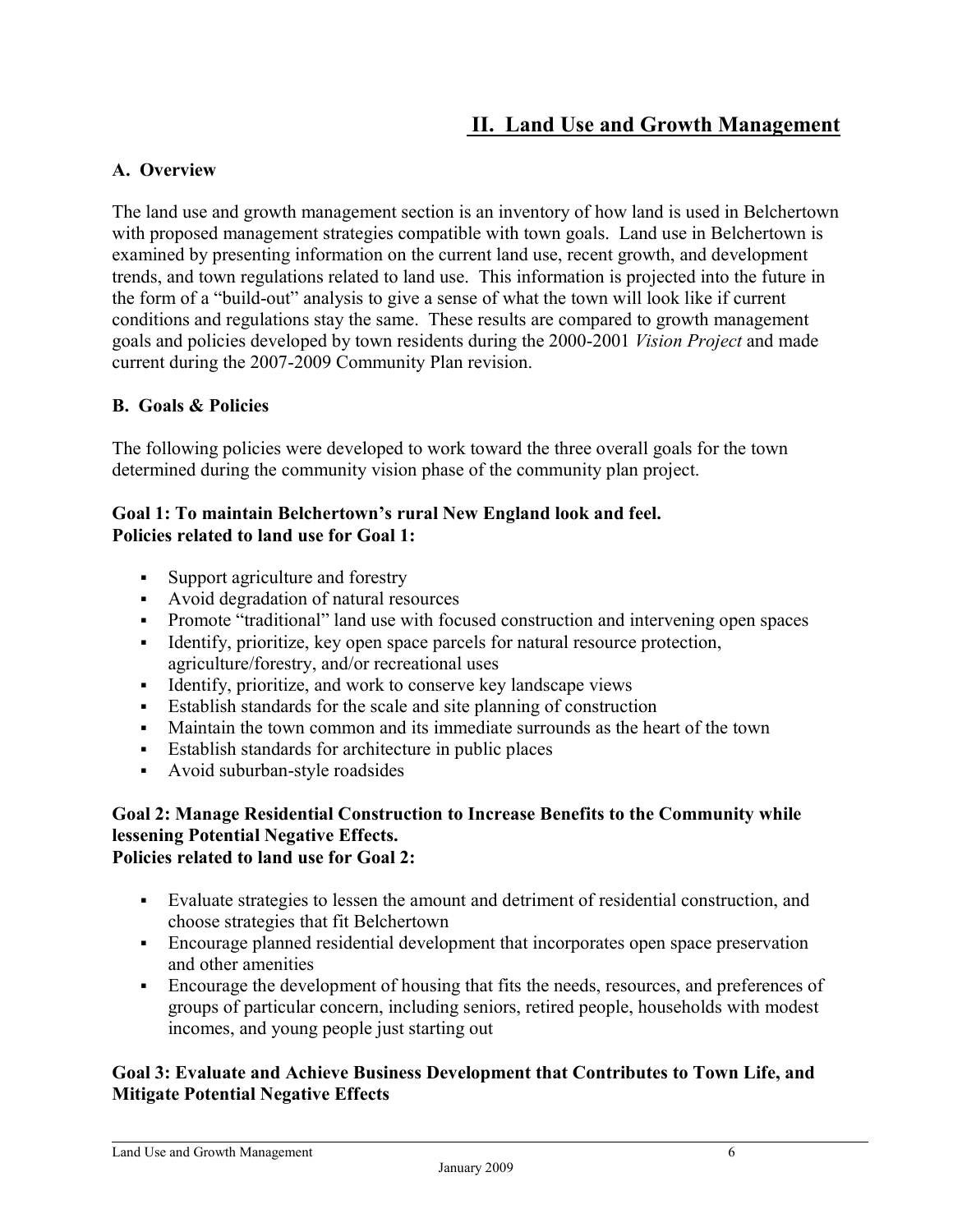## **Policies related to land use for Goal 3:**

- Support agricultural and forestry industries
- Identify, prioritize and work to attract types of businesses we would like to come to our community
- Designate areas for non-polluting industrial activities where they can be adequately served by infrastructure systems and buffered from surrounding land uses
- Designate focal areas for shopping and service centers, and specify site plan and construction standards that support Belchertown's community character
- Allow outlying, small scale neighborhood business
- Provide the infrastructure necessary to serve the kinds of businesses we want to attract
- Encourage home-based businesses, with standards for parking, signs, hours of operation, and other elements that might complement the surrounding neighborhood

#### **C. Current Land Use Patterns**

Belchertown is a residential community of about 15,500 people with a land area of 52.74 square miles (approximately 34,000 acres). In land area, it is the sixth largest municipality in Massachusetts. Located on the eastern edge of the Connecticut River valley, it stretches twelve miles north and south and five miles across. Quabbin Reservoir and the Swift River along the Ware town line define the eastern border. To the north are the hills leading into Pelham. To the west are Amherst, Granby and Ludlow. Palmer is south. Belchertown is at the edge of the Springfield metropolitan area to the southwest.

Belchertown's developed land is mostly residential, and most undeveloped land is zoned as residential. Most of the undeveloped land is enrolled in the Chapter 61 forestry, agriculture, and recreational tax programs, or it is protected conservation and watershed land. It is important to note that the Chapter 61 programs do not prevent development, so all that land could be developed.

Of the developed land, over 95% is residential with less than 3% representing commercial or industrial uses. A series of roads radiate from the town's central common area. Along these roads are the prime residential areas. There are occasional more dense residential nodes resulting from subdivisions. In between the roads are less developed areas of forest and agricultural land.

The actual pattern of land use evolved from Belchertown's rural New England heritage, early  $20<sup>th</sup>$  century state land policies, and late  $20<sup>th</sup>$  century suburbanization. In turn, Belchertown's topography, soils, and physiography (lakes, rivers, wetlands and watershed areas) shape and constrain these culturally determined land use patterns.

Belchertown's settlement began in the 1730s, and for its first 200 years, land use patterns reflected a dispersed agricultural community focused on the town common with its surrounding churches and stores. Summer residences and informal camps were built on the three lakes to the northwest. Various small manufacturing businesses, mills, and commercial stores were located near the town center and along the Swift River, Jabish Brook, and the major north/south and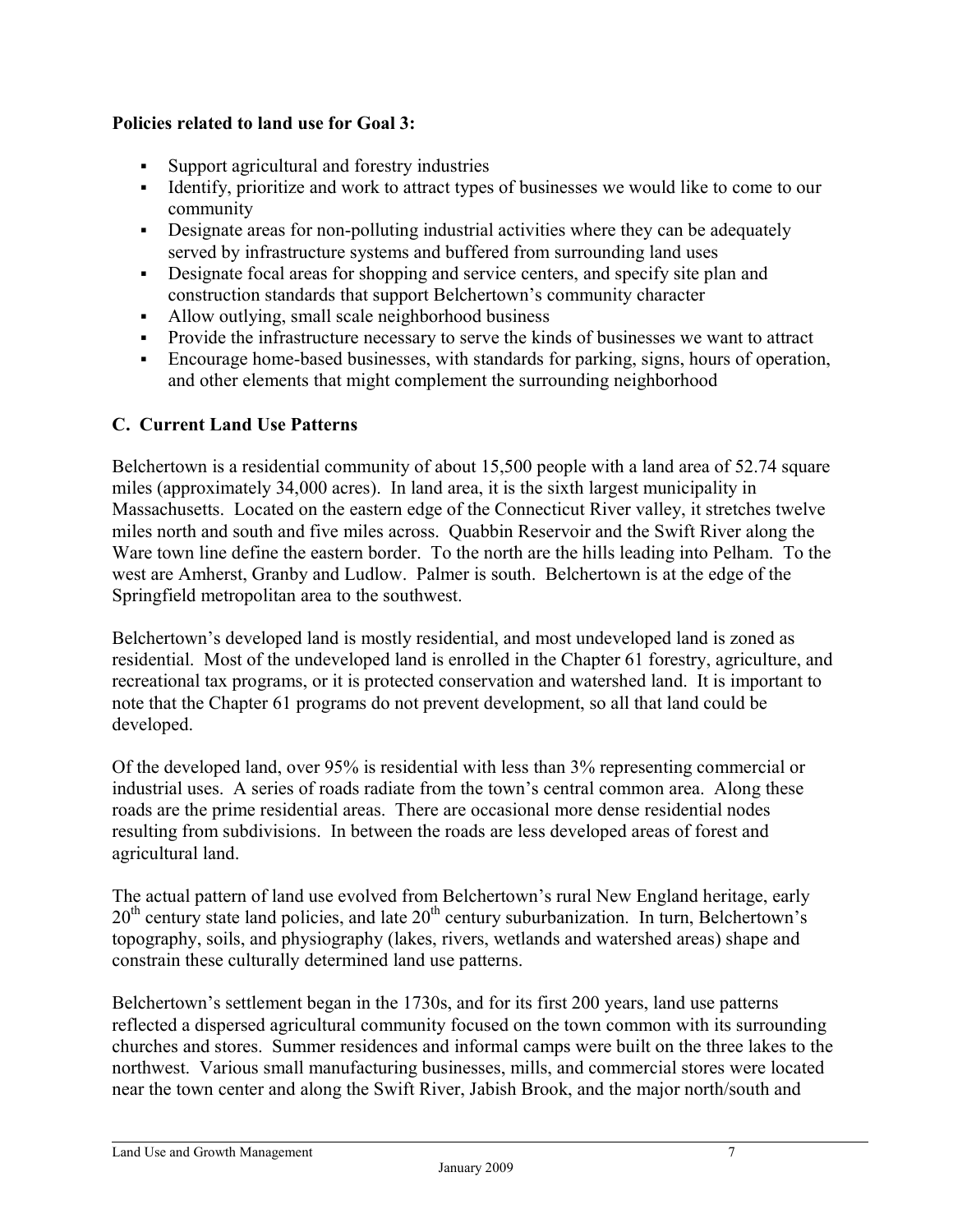east/west railroad and transportation hubs. Small farms, horticulture and forestry operations flourished in the outlying areas. In addition to the town center, outlying village areas included Dwight Station to the north, Bardwell Village, and the manufacturing village of Bondsville (mainly in Palmer) to the south.

In the early 1900s, two large state projects, the Belchertown State School and Quabbin Reservoir, brought major changes to Belchertown and its land use patterns. Each of these altered the settlement patterns, employment opportunities, and transportation routes. The Belchertown State School, built on approximately 800 acres just west of town center, opened in 1921. The school played a dominant role in the economy and community life from the time it was built in the 1920s until it closed in 1990. At one time, the school had over 1,500 residents, employed about 1,000 people, and had a 200-acre farm that supplied agricultural products to the surrounding community.

The town depended upon the state school's infrastructure, including its power plant and wastewater treatment facilities, to serve the town center. This shared arrangement worked to the town's advantage until the state abandoned the property in the 1990s. At that time, the town took over the wastewater treatment facilities only to find them woefully antiquated. The town has since built a new treatment facility with increased capacity to serve the town center, state school campus, nearby schools and commercial areas. In the late '90s, a sewer line was extended south to the Pine Valley Plantation mobile home park. In the early '00s, another line was extended northwest to the lakes area.

In 1980, the New England Small Farms Institute assumed the farm portion of the state school property and continues to occupy this area on Jackson Street under an agreement with the Massachusetts Department of Food and Agriculture. In 2002, Belchertown's Economic Development and Industrial Commission (EDIC) assumed control of most of the remaining state school lands for economic development. Several parts of the campus have been sold and a commercial area has begun to grow at the intersection of Turkey Hill Road and State Street. The EDIC is developing a business and technology park subdivision on the main campus, and four business buildings have been built there. An adjoining parcel was previously conveyed to the town and is used for a municipal complex. The re-use of the several hundred-acre state school property is one of the major land use issues facing the town.

Quabbin Reservoir was the second major state project affecting land use in Belchertown. Constructed from 1934-39, Quabbin is one of the largest drinking water reservoirs in the country. It displaced residents from eleven towns; many of these displaced people moved to Belchertown. Four towns, Dana, Greenwich, Prescott, and Enfield, were dissolved, while the other seven, Pelham, Shutesbury, New Salem, Petersham, Hardwick, Ware, and Belchertown had much of their area included in the watershed. These seven towns' boundaries were altered to incorporate the dissolved towns' areas. In Belchertown, the state took by eminent domain approximately 4,000 acres in the northeastern area. Today, the reservoir occupies over 1,000 acres of Belchertown's land and the other 3,000 acres are permanently protected state owned watershed land. Quabbin and other surrounding state protected lands represent approximately 9% of Belchertown's land. Quabbin and closely associated protected lands have essentially prevented any development in Belchertown's northeast corner. Preserving and enhancing the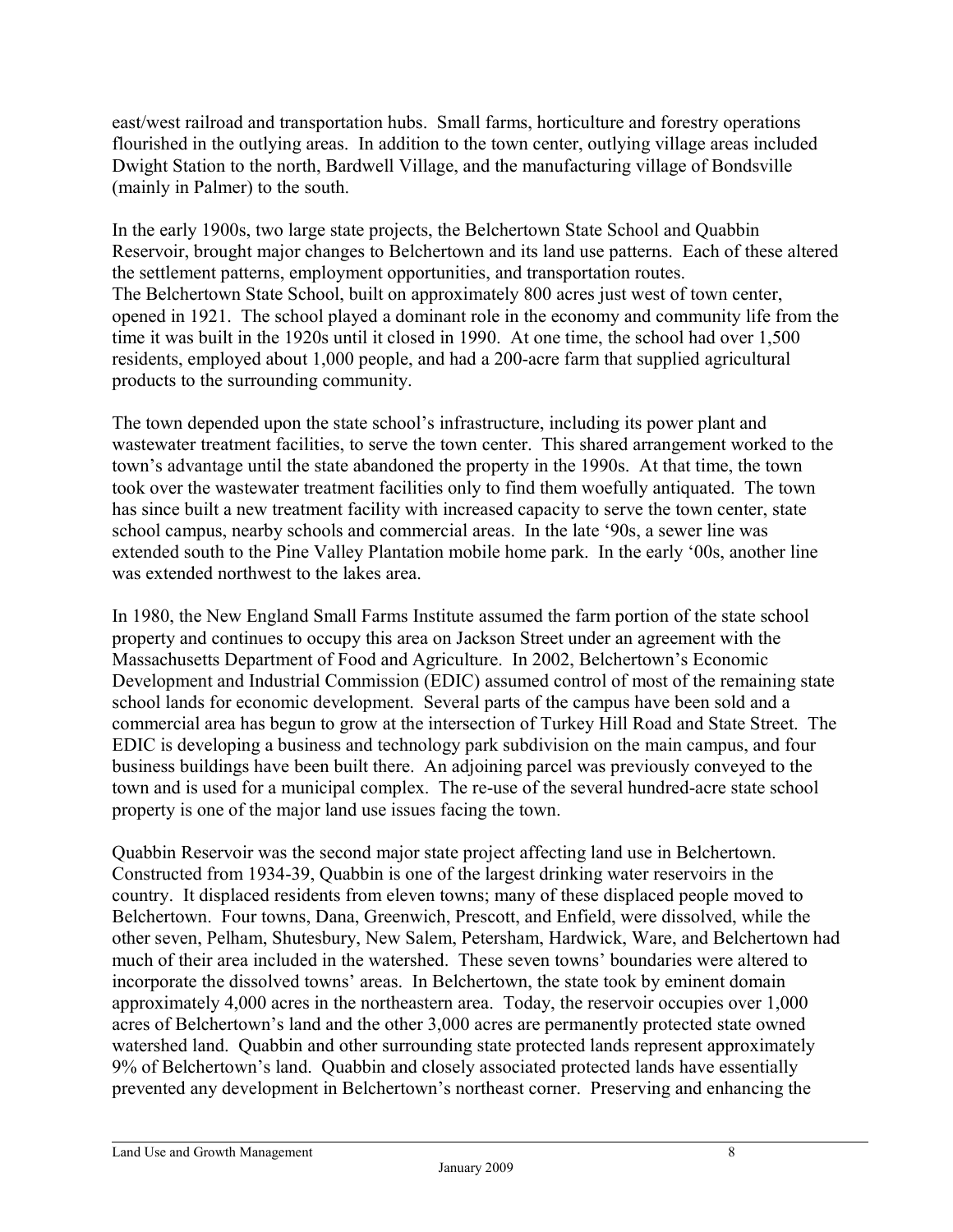environmental resources within the Quabbin area and surrounding watershed are important land use issues for the town and its neighbors.

The most recent influence on land use patterns has been population growth and suburbanization. For its first 200 years, Belchertown grew generally at about 2% a year. In 1970, the population was 5,936. By 2000, the population had nearly doubled to 12,968. The US Census estimates Belchertown's population to be about 15,500 in 2007. In the 10 years between 1990 and 2000, the population grew by 22%; well over the 5% growth rate for the population in the region as a whole. Projections indicate that Belchertown's population is to grow to nearly 25,000 over the next twenty years. The majority (75%) of these new citizens work elsewhere. Once a "company town" for the state school with an active farming and forestry economy, Belchertown has become a bedroom community for surrounding towns and cities. The result in terms of land use has been a major shift from agricultural activities and forestry to residential uses.

## **D. Land Use Inventory**

| Figure 1 - Assessors' Land Use Classification |         |        |         |
|-----------------------------------------------|---------|--------|---------|
| Use                                           | Acreage |        | % Total |
| All Residential                               |         | 13,176 | 39.04%  |
| All Open Space                                |         | 195    | 0.58%   |
| All Commercial                                |         | 268    | 0.79%   |
| All Industrial                                |         | 371    | 1.10%   |
| All Forest Property - Chapter 61              |         | 2,830  | 8.39%   |
| Agricultural/Horticultural Chapter - 61A      |         | 1,476  | 4.37%   |
| Recreational Property - Chapter 61B           |         | 742    | 2.20%   |
| Multiple-Use                                  |         | 6.140  | 18.19%  |
| <b>Exempt Property</b>                        |         | 8.551  | 25.34%  |
| Total Land in Belchertown                     |         | 33.748 | 100%    |
| Source: 2007 Assessors' Data                  |         |        |         |

Belchertown has a land area of approximately 34,000 acres, or approximately 52.74 square miles. Data presented in the section are based on several sources: Belchertown Assessors Data 2007; The Belchertown Community Data Profile and Build-out, 2001, prepared by the Pioneer Valley Planning Commission; and, A Build-out Analysis and Fiscal Impact Assessment For Belchertown Massachusetts, prepared by the Center for Economic Development, 1998, UMass.

# **Residential Uses**

Residential uses represent approximately twenty six percent (26%) of the land use in Belchertown  $(8,900 + \text{acres})$ . Residential uses include, single family homes, 1,2 and 3 family residences, condominiums, multifamily units and residential mobile homes. Single-family homes are the predominant residential (88%) land use in Belchertown. (See Figure 2)

Traditionally, single-unit houses were clustered near the center of town, with small vacation style cottages along the three lakes. Scattered throughout town in outlying areas were farmhouses. In the last 30 years, single-unit houses have proliferated in outlying areas, either along existing roads or in new subdivisions.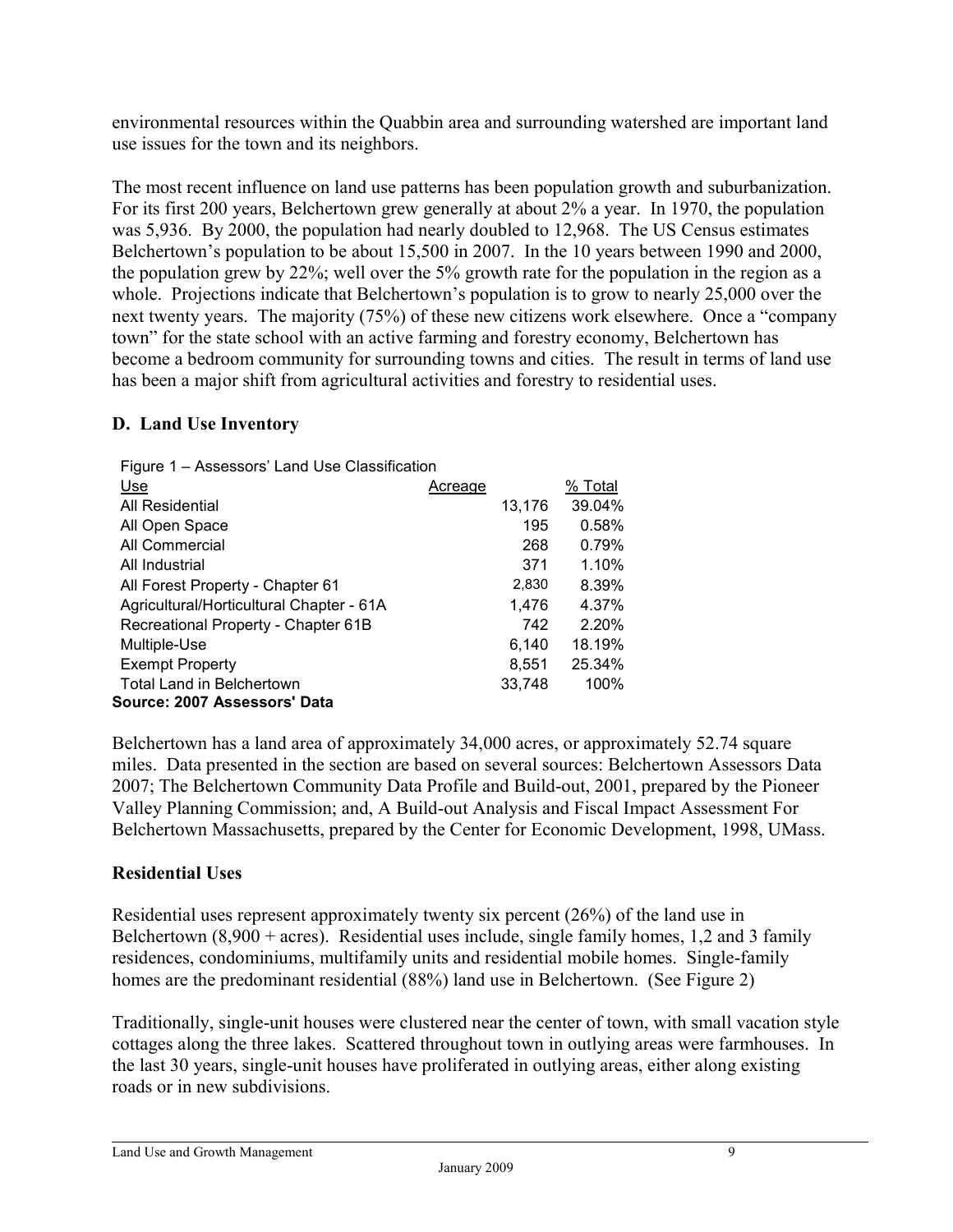The few duplexes and triplexes are concentrated along Route 9 (Federal St) going north towards Amherst and on Hamilton Street. Likewise, multi-unit housing and condominiums are concentrated along Route 9, George Hannum Road, and the intersection with Route 202, and south along North Main Street towards the center of town. One condominium is situated on the Amherst line. There are several 55-and-over condominium projects under construction in 2008. The zoning bylaw change allowing them is an implementation of one of the tasks identified in the 2002 Belchertown Community Plan. There was also a zone change in 2007 to provide for expansion of the Village Greene condominium neighborhood.

| Use                                | #Parcels | Acreage  | % of Total Residential |
|------------------------------------|----------|----------|------------------------|
| Single Family                      | 4,139    | 8,501.45 | 90.01%                 |
| Condominiums                       | 142      | 0.00     | $0.00\%$               |
| Mobile Homes                       | 3        | 88.16    | 0.93%                  |
| Two Family                         | 146      | 309.63   | 3.28%                  |
| <b>Three Family</b>                | 22       | 54.26    | 0.57%                  |
| Accessory Land with<br>Improvement | 56       | 381.49   | 4.04%                  |
| Multiple Houses on one parcel      | 17       | 30.89    | 0.33%                  |
| Apartments 4-8                     | 14       | 46.47    | 0.49%                  |
| Apartments 8+                      | 7        | 33.44    | 0.35%                  |
| Total                              | 4,546    | 9,445.79 | 100.00%                |
| Source: 2007 Assessors' Data       |          |          |                        |

Figure 2 - Residential Land Use in Belchertown

Belchertown has two mobile home parks. Pine Valley Plantation is a co-operative restricted to adults. It is on Chauncey Walker Road, Route 21, and has over 300 units. Sportshaven is much smaller, with about 30 units, off Mill Valley Road, Route 181. Sportshaven has no more development potential, while Pine Valley has room for more units.

Overall, potential growth of multi-unit housing is restricted by zoning (any new multi-unit housing would require rezoning) and limited access to town water and sewer. This provides the opportunity for the community to encourage affordable housing through locating appropriate zoning districts in places where town water and sewer services are available. (See Appendix Map 1, Public Sewer System)

## *Commercial/Industrial Uses*

Commercial and industrial uses are limited to four zoning districts: limited business, general business, light industrial & industrial. Slightly over 1,000 acres (1,096) are zoned commercial and industrial; this represents only 3% of the total land mass in town (see Figures 3 and 4, and Appendix Map 2, Current Business Parcels)

Commercial uses are concentrated along the Route 9/Route 202 intersection and south into the center of town, along the common and west on State Street (Route 202) to the intersection of Turkey Hill Road (Route 21). Some additional businesses are located on Federal Street (Route 9) in Dwight and further north near the Amherst border. The Belchertown side of Bondsville has a couple of factories and a package store. There are scattered business sites throughout the town.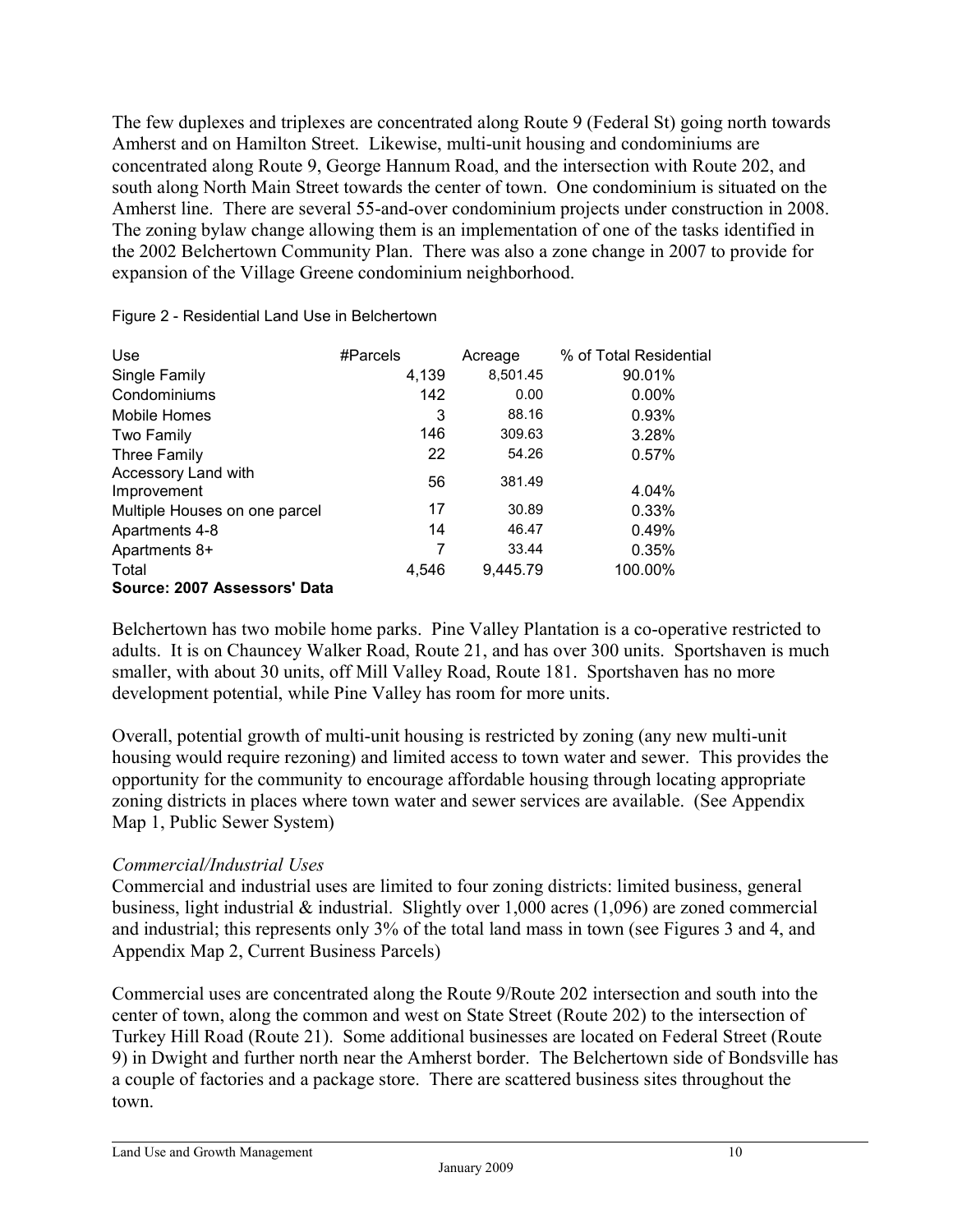Figure 3 - Commercial Land Use in Belchertown

|                              |          |         | % of Total |
|------------------------------|----------|---------|------------|
| Use                          | #Parcels | Acreage | Commercial |
| Auto Repair                  | 8        | 20.62   | 7.71%      |
| <b>Auto Sales</b>            | 3        | 5.38    | 2.01%      |
| Bank                         | 4        | 9.66    | 3.61%      |
| <b>Bus Facilities</b>        | 3        | 28.02   | 10.47%     |
| Car Wash                     | 1        | 0.43    | 0.16%      |
| Developable Land             | 20       | 52.33   | 19.56%     |
| Eating/Drinking Estab.       | 4        | 2.82    | 1.06%      |
| <b>Fuel Service</b>          | 3        | 0.81    | 0.30%      |
| Gas and Engine               | 2        | 5.38    | 2.01%      |
| Hardware/Farm Equipment      | 8        | 14.14   | 5.29%      |
| Medical                      | 9        | 11.08   | 4.14%      |
| Office Space                 | 14       | 58.69   | 21.94%     |
| Other motor vehicle          | 1        | 1.49    | 0.56%      |
| Post Office                  | 1        | 2.47    | 0.92%      |
| Potentially Developable Land | 1        | 0.14    | 0.05%      |
| <b>Small Retail</b>          | 8        | 8.09    | 3.02%      |
| Storage/Warehouse            | 5        | 30.46   | 11.39%     |
| Supermarkets                 | 1        | 8.73    | 3.26%      |
| <b>Trucking Terminals</b>    | 2        | 2.97    | 1.11%      |
| Undevelopable Land           | 2        | 3.83    | 1.43%      |
| <b>Total Commercial</b>      | 100      | 267.53  | 100%       |
| Source: 2007 Assessors' Data |          |         |            |

Three large-scale business developments have been developed since the 2002 Community Plan was adopted. At the corner of George Hannum Road and Federal Street, Stop and Shop is the first supermarket in town. The commercial complex so far includes a 57,000 square foot supermarket, a bank, and several small businesses. Stop and Shop might add a gas station in 2009. In the center of town, several small businesses have gone into renovated buildings on the west side of the common. A third office and retail complex is developing at the intersection of Turkey Hill Road and State Street (Routes 21 and 202). This site includes offices, a bank, a gas station and convenience store and a couple of fitness centers. The Eastern Hampshire District Court has also opened here along with probation offices of the Sheriff's department. There are two chain retail stores approved that are to be built in 2008. This location is part of the former state school economic development plan.

Manufacturing uses are in three areas with a few minor exceptions. One is a pressure treated lumber plant on Springfield Road; another is Harris Industrial Park, off Bay Road; and the third is a small area in the older manufacturing core of Bondsville along the Swift River. Further industrial development is constrained by zoning (areas would have to be rezoned) and environmental considerations. The largest light industrial zone is on the state school property along Route 202. This parcel is subject to the state school economic development plan.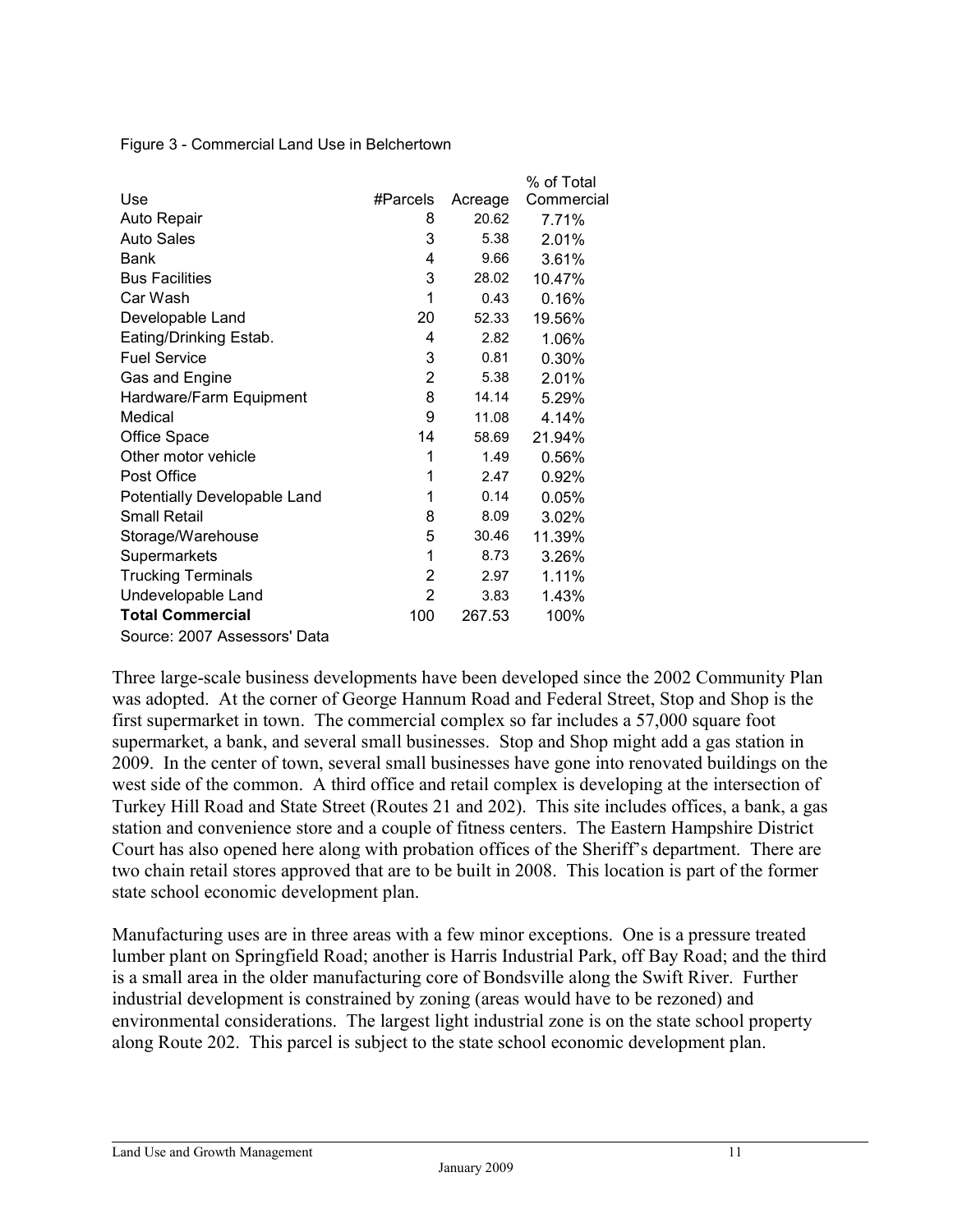Figure 4 - Industrial Land Use in Belchertown

| Use                                   | #Parcels Acreage |        | % Total  |
|---------------------------------------|------------------|--------|----------|
| Manufacturing                         | 5                | 75.79  | 20.44%   |
| Warehouse                             | 2                | 9.67   | 2.61%    |
| Industrial Office                     | 1                | 1.67   | 0.45%    |
| Sand & Gravel                         | 3                | 124.99 | 33.71%   |
| Electric Right-of-Way                 | 26               | 105.68 | 28.50%   |
| <b>Electric Regulating Substation</b> | 1                | 2.27   | 0.61%    |
| Gas Storage                           | 1                | 3.00   | 0.81%    |
| <b>Telephone Exchange Station</b>     | 1                | 0.50   | 0.13%    |
| <b>Telephone Relay Towers</b>         | 1                | 0.23   | $0.06\%$ |
| Developable Land                      | 5                | 11.27  | 3.04%    |
| Undevelopable Land                    | 6                | 35.75  | 9.64%    |
| <b>Total Industrial</b>               | 52               | 370.82 | 100%     |
| Source: 2007 Assessors' Data          |                  |        |          |

#### **Forestry and Agricultural and Recreational Uses**

Belchertown has approximately 23,126 acres of forested land. Forestry and forest products are an important commercial contribution to the town's economy. The largest contiguous forested area is the Quabbin watershed land (over 3,000 acres) managed by the Mass. Dept of Conservation and Recreation. Privately owned and managed agricultural, forestry and recreational land classified under MGL Chapter 61 (forestry uses), Chapter 61A (agricultural uses), and Ch. 61B (open/recreational land) comprises almost 30% of Belchertown's landmass. (See Appendix Map 3, Parcels in Chapter 61.) Landowners with this classification are assessed at the current use value of the land rather than development potential. However, owners can remove property from these classifications at any time for residential or other development. When owners change classifications, the town has the right of first refusal to purchase the land.

Chapter 61 forestry land is mostly in the north end of town. In contrast, agricultural and cropland is found mainly in the south. Agricultural land is dispersed throughout the town, with the largest concentrations in the south. As shown in the figure, the most common agriculture uses include Christmas tree farms, woodlots, pasture, and mixed use in combination with a residence.

Figure 5 - Chapter 61 Forest Land

| Use                          | #Parcels | Acreage  | % Total |
|------------------------------|----------|----------|---------|
| All Ch. 61 land              | 108      | 2.829.93 | 100%    |
| Source: 2007 Assessors' Data |          |          |         |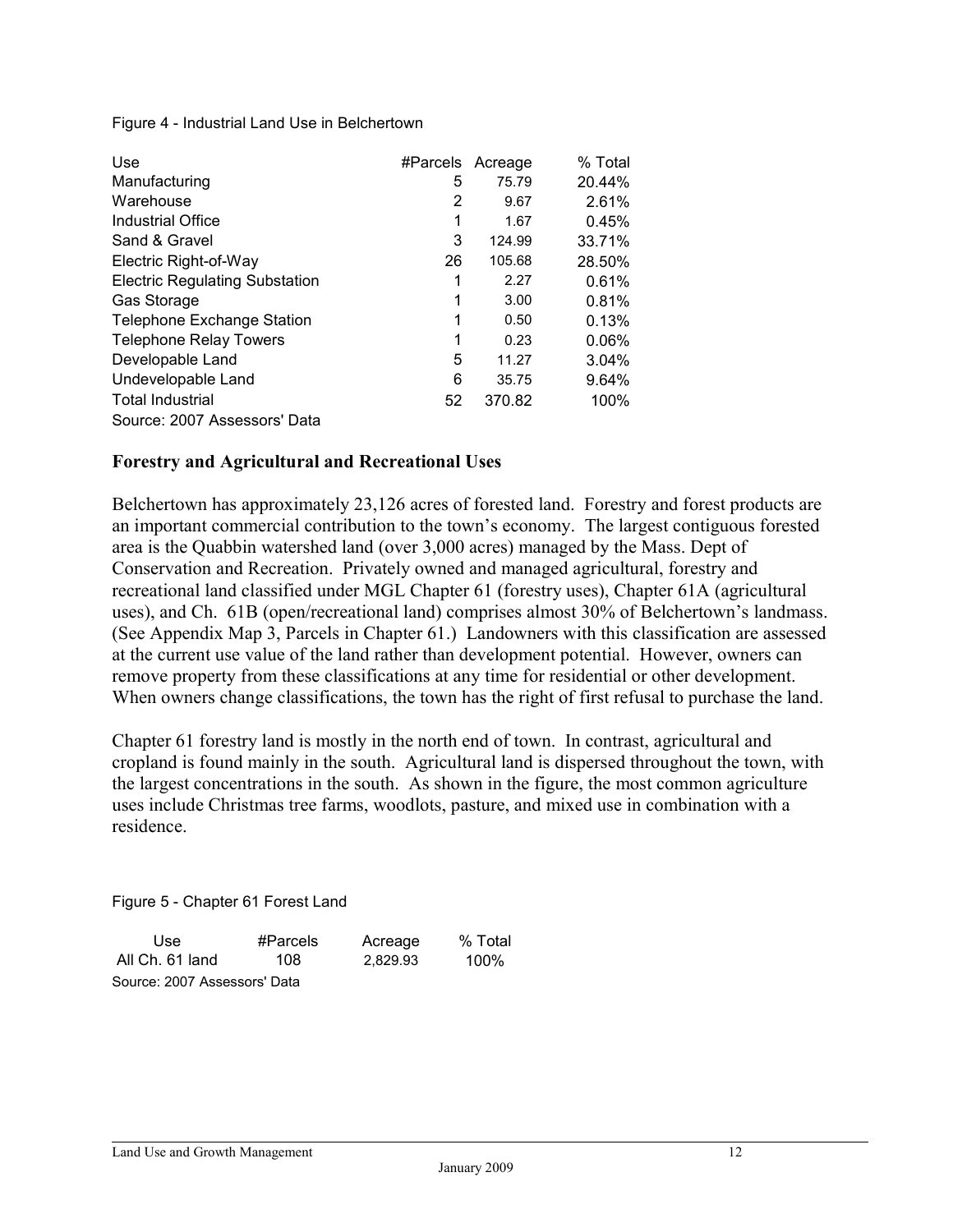#### Figure 6 - Chapter 61A Agricultural Land

| Use                          | #Parcels Acreage |          | % Total |
|------------------------------|------------------|----------|---------|
| <b>Field Crops</b>           | 28               | 516.86   | 35.02%  |
| Orchards                     | 6                | 207.06   | 14.03%  |
| Cropland                     | 4                | 102.90   | 6.97%   |
| Christmas tree/wood lot      | 7                | 293.30   | 19.87%  |
| Pasture                      | 12               | 170.24   | 11.53%  |
| Necessary related land       | 2                | 3.14     | 0.21%   |
| Wet/scrub/rock land          | 8                | 182.45   | 12.36%  |
| Total Ch. 61A                | 67               | 1,475.95 | 100%    |
| Source: 2007 Assessors' Data |                  |          |         |

Figure 7 - Recreational/Open Space Ch. 61B

| Use                          | #Parcels | Acreage    | % Total |
|------------------------------|----------|------------|---------|
| Recreation                   | 18       | 182.25     | 24.56%  |
| Hiking                       | 10       | 123.27     | 16.62%  |
| Nature Study                 | 14       | 246.85     | 33.27%  |
| Golf                         | 11       | 137.51     | 18.53%  |
| Hunting                      |          | 2<br>46.02 | 6.20%   |
| <b>Target Shooting</b>       |          | 6.00<br>1  | 0.81%   |
| Total Ch. 61B                | 56       | 741.90     | 100%    |
| Source: 2007 Assessors' Data |          |            |         |

Private semi-protected lands include:

- Fairview Fish and Game (20 acres) west
- Swift River Sportsmen's Club (318 acres) southeast
- Mill Valley Golf Club (38 acres) central

These private lands are protected only because of the present operations of the owners. Their use could be converted at any time.

Although temporarily protected through property classification, the Chapter 61 lands represent over 10,000 acres that could be developed at a house per acre under current zoning.

#### **State-Owned Lands**

The Commonwealth of Massachusetts controls approximately 6,400 acres or 19% of Belchertown's land. Quabbin Reservoir and surrounding protected watershed comprise approximately 4,100 acres (1,000 acres of water, 3,000 land) and is the largest state holding. This property is controlled by the Massachusetts Department of Conservation and Recreation (DCR) and allows for some passive recreation and fishing. Other state controlled land includes: the Swift River Wildlife Management Area (916 acres) and the McLaughlin Trout Hatchery (50 acres), managed by the Department of Fish and Wildlife, UMass Horticultural Research Center on Sabin Street (127 acres), 35 acres in the Holyoke Range State Park, and the farm land associated with the former Belchertown State School (400 plus acres) now leased to the New England Small Farms Institute.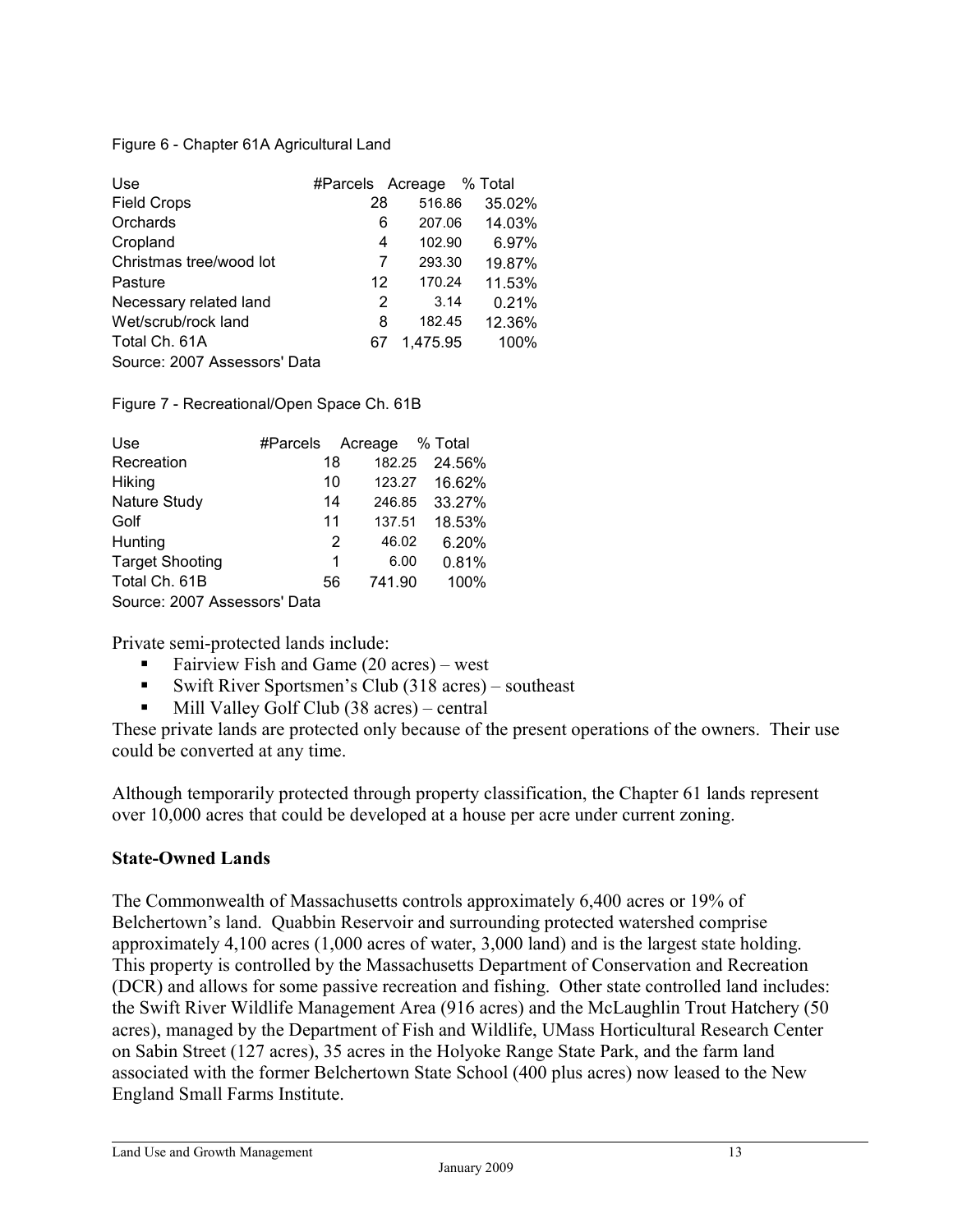Except for the trout hatchery and state school campus, these state-owned natural resource based lands represent a significant portion of Belchertown's open space. Other than this land, there is relatively little protected open space in town. The town has been active lately in pursuing conservation land, but other than that, most land is available for development, including the former state school parcels.

Figure 8 - Tax Exempt Land (state, town, churches)

| Use                                              | #Parcels Acreage |              | % Total  |
|--------------------------------------------------|------------------|--------------|----------|
| Reimbursable                                     |                  |              |          |
| U.S. Government                                  | 11               | 93.22        | 1.09%    |
| <b>Municipalities</b>                            |                  | 187 2,201.11 | 25.74%   |
| Charitable                                       | 40               | 251.73       | 2.94%    |
| Churches                                         | 9                | 26.38        | 0.31%    |
| <b>Housing Authority</b>                         | 3                | 9.58         | 0.11%    |
| Dept. of Environmental Management                | 2                | 38.13        | 0.45%    |
| <b>Fisheries and Wildlife</b>                    | 7                | 849.92       | 9.94%    |
| Dept. of Conservation and Recreation (watershed) |                  | 2 3,860.21   | 45.14%   |
| Post-secondary Education                         | 3                | 94.08        | 1.10%    |
| Non-reimbursable                                 |                  |              |          |
| Dept. of Environmental Management                | 1                | 2.20         | $0.03\%$ |
| <b>Fisheries and Wildlife</b>                    | 3                | 332.18       | 3.88%    |
| Dept. of Public Health                           | 3                | 23.84        | 0.28%    |
| Mass Highway                                     | 1                | 8.00         | 0.09%    |
| Dept. of Conservation and Recreation             | 2                | 197.00       | 2.30%    |
| Post-secondary Education                         | 2                | 126.47       | 1.48%    |
| Bureau of State Office Buildings                 | 4                | 437.01       | 5.11%    |
| <b>Total Tax Exempt</b>                          |                  | 2808,551.06  | 100%     |
| Source: 2007 Assessors' Data                     |                  |              |          |

## **Town-owned land and land owned by other municipalities**

Approximately 5%, or 1,500 acres, of the town's land mass is owned by Belchertown and other municipal entities. Belchertown owns approximately 100 scattered tracts totaling over 600 acres. These include town municipal buildings, schools, playing fields, several conservation areas, and well and water resource protection areas. Land owned by other municipal entities is almost entirely for watershed and aquifer protection. The Town of Amherst, the City of Springfield, and the Bondsville Water and Fire District own hundreds of acres.

#### **Wetlands, Steep Slopes, Poor Soils**

Wetlands, steep slopes, and poor soils place major constraints on land use. Belchertown is rich in water resources and wetlands. Almost 10% (3,000 acres) of the town's land mass is classified as wetlands – rivers, lakes, and undevelopable wet soils. Steep slopes, primarily in the northeast section of town, comprise another 10% (3,000 acres). Poor soils are another potential constraint. (See Map 4, Soils and Slope Limitation to Development in the appendix for a perspective on the distribution of wetlands, poor soils, and steep slopes.)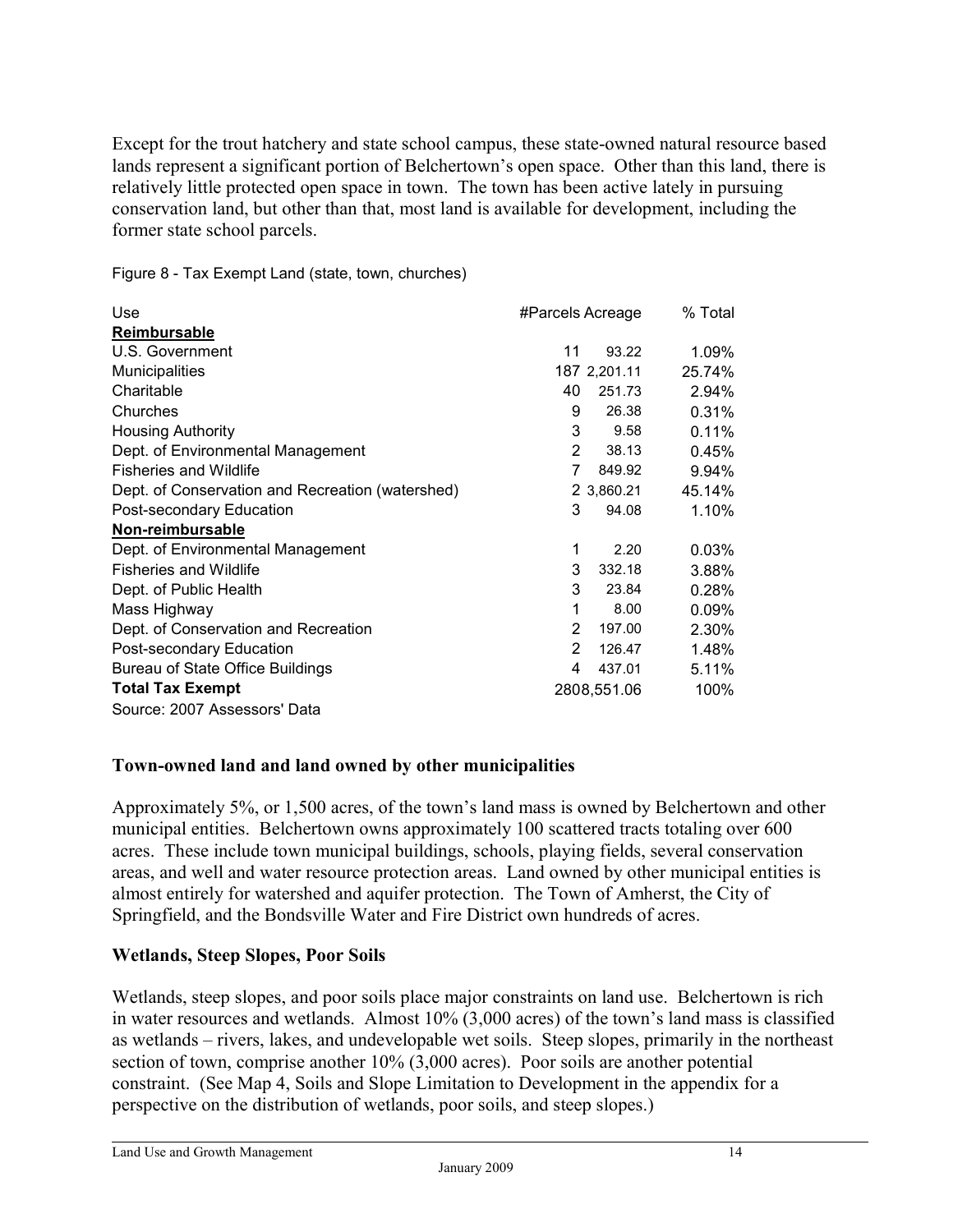#### **Land Available for Development**

There are several different ways of estimating land available for development. The assessors define land available for development as privately-owned land, with sufficient frontage and square footage to meet zoning requirements for residential, commercial, or industrial development. For this part of the land use inventory, "land available for development" is defined as all land not classified as residential, commercial, industrial or mixed use and excludes Chapter 61 lands, state, municipal, and private protected lands, as well as some open space and wetlands. Under this restrictive definition, the estimate of land available for development is about 3,200 acres or 10% of the total land mass. However, this is a very conservative estimate; at any time, Chapter 61 lands can be reclassified as developable lands. If all chapter 61 land became available, as much as an additional 10,600 acres, for a total of 40% of the town's landmass, would be available for development.

# **E. Recent Trends in Land Use**

The most noticeable trend in changing land use over the last five years has been the continual steady growth in single-family housing through subdivisions and ANR approvals. In 1989, Belchertown had 2,436 single-family housing units. Twelve years later in 2001, the town had 3,674, and in 2007, 4,139 units. This represents an increase of 465 units (a 13% increase) in single-family units in the last six years. Other trends and activities related to land use include: expansion of the town center, including new schools, police and senior center buildings; outlying commercial developments; redevelopment of the state school property; and efforts to protect town watershed areas.

Figure 9 - Developable Land - Counting Neither Residential nor Ch. 61

| Use.                         | #Parcels | Acreage | % Total |
|------------------------------|----------|---------|---------|
| Industrial                   | 5        | 11.27   | 17.73%  |
| Commercial                   | 20       | 52.33   | 82.28%  |
| <b>Total Developable</b>     | 25       | 63.60   | 100%    |
| Source: 2007 Assessors' Data |          |         |         |

## **Subdivision Trends 2000-2007**

Since 2000, 11 subdivisions have been created in Belchertown resulting in approximately 180 new single-unit houses. One subdivision includes the new post office and a condominium complex of 26 units, and another is the business park at the former state school. One subdivision was approved under the Open Space Community Development zoning bylaw. Reflecting the national recession, in 2008 there is only one new subdivision being proposed, one has been foreclosed on and has an uncertain future, and the condominium projects have stalled. Map 5 in the appendix shows subdivisions that are approved but incomplete as of March 2008.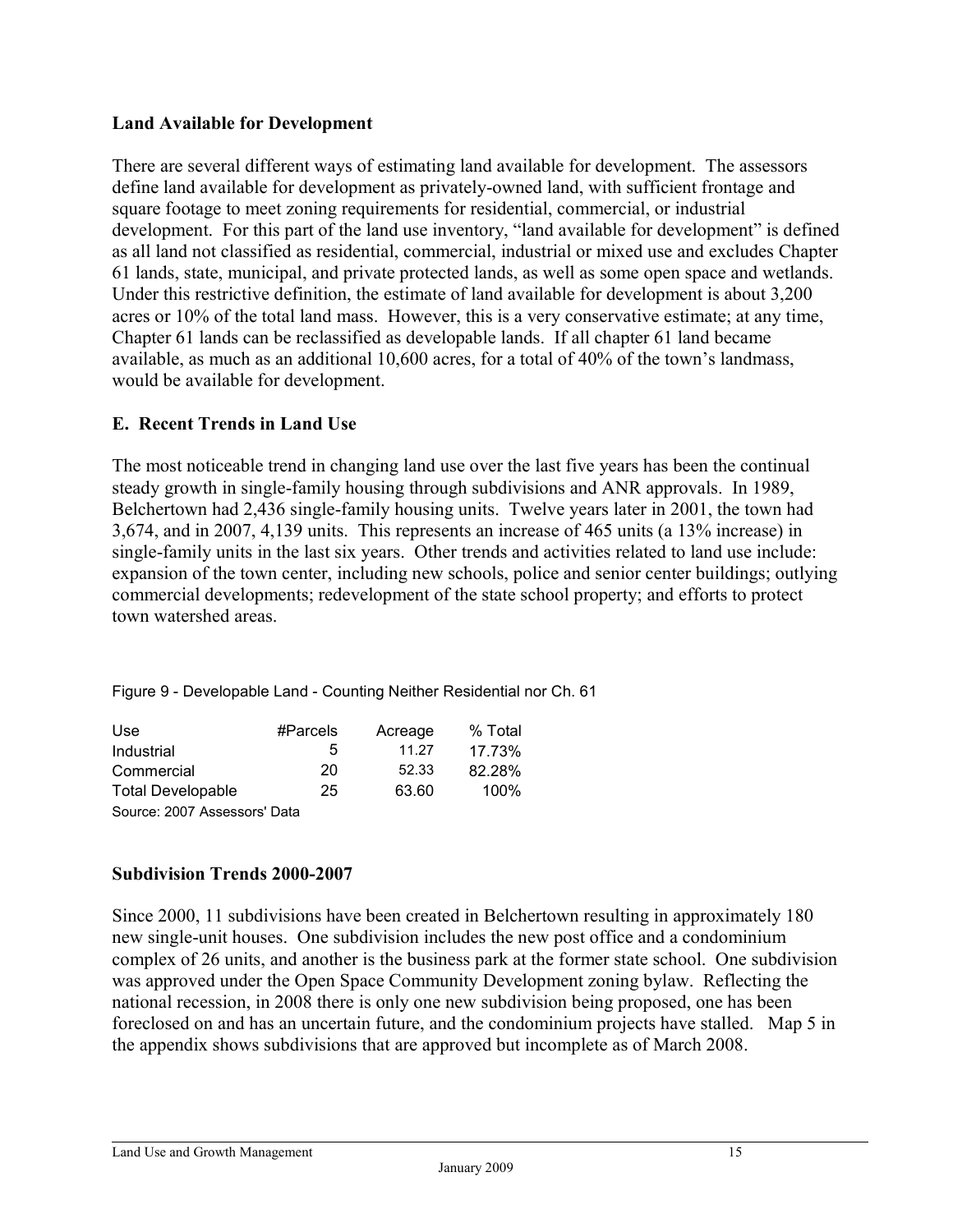Figure 10 – Approved Subdivisions from 1996

| Name                                | <u>Year</u> | <b>Lots Approved</b>             |
|-------------------------------------|-------------|----------------------------------|
| Plaza Ridge                         | 1996        | 1. 10 were later created by ANR. |
| Hunter Ridge (phase 1)              | 1996        | 13                               |
| Hunter Ridge (phase 2)              | 1998 13     |                                  |
| Back Home Estates (Nathaniel Way)   | 1997 15     |                                  |
| River's Edge (phase 1)              | 1999        | 5                                |
| River's Edge (phase 2)              | 2001        | 8                                |
| Harris Industrial Park (industrial) | 1999        | 6                                |
| <b>Belchertown Business Center</b>  | 2001        | $\mathbf{1}$                     |
| Concord Road                        | 2003        | 1                                |
| Cold Springs Park (B&T Drive)       | 2003        | 13                               |
| <b>Emily Lane</b>                   | 2004        | 12                               |
| High Bluff Road                     | 2004        | 26                               |
| <b>Meadow Pond Road</b>             | 2004        | 27                               |
| Pheasant Run                        | 2004        | 9                                |
| Pepper Ridge Road                   | 2005        | 14                               |
| Wood's Edge Road (Wood's Edge       |             |                                  |
| Road)                               | 2005        | 10                               |
| Wood's Edge Road (Willow Lane)      | 2005        | 11                               |
| <b>Oasis Drive</b>                  | 2007        | $\overline{17}$                  |
| Total                               |             | 193                              |
| Source: Planning Department         |             |                                  |

# **Roadside Development (ANRs)**

Another component of residential development that has a strong influence on the "rural look and feel" of the town is roadside development - better known as "approval not required" lots (ANR). These are building lots created out of larger lots. To qualify as an ANR lot, the lot must fulfill three requirements: the lot must have frontage on an accepted town way; the frontage must meet minimum zoning requirements, and there must be access to the lot. No matter how many ANR lots may be created along a road, as long as they meet the three basic requirements, they are not subject to subdivision review. Massachusetts is the only state that allows this, and such development is the primary factor in why houses are strung along otherwise rural roads.

ANR lots have little effect on residential development in towns already "built out" along town roads. In contrast, Belchertown has large areas of open agricultural and forested land bordering town roads, so ANR lots are a major factor in the increase in residential development. Over the last seven years (2000-2007) 76% of the new building lots in Belchertown were created through the ANR process. This statistic contrasts with the widely held opinion that new subdivisions are the major contributor to residential growth.

Another consequence of the ANR process is the creation of lots on marginally passable town roads. Belchertown has old town roads that are actually little more than dirt or gravel woods roads. Some of these roads are dead-ends; others could be used for through-traffic but are blocked by vegetation, swamps, or steep slopes. The roads appear to have been abandoned or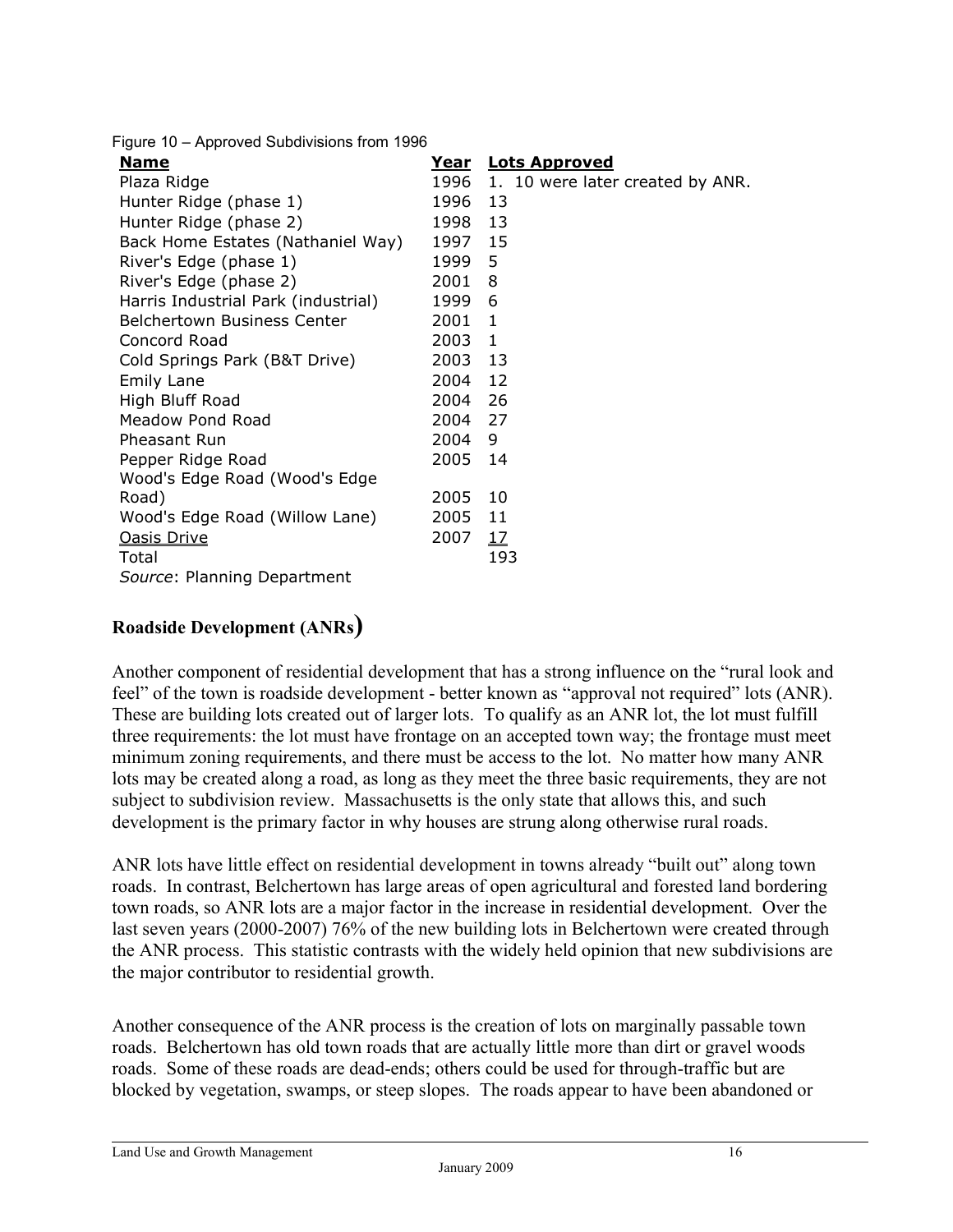are impassable. However, unless the roads are legally abandoned or discontinued by the town, property along the road is eligible for the creation of building lots through the ANR process. With no say over such lot development, the town's only options are to challenge the ANR requests in court or assume the cost and responsibility for improving the roads to a suitable safety standard for residential use. In either case, it is a costly process for the town.

| Figure 11 ANR vs. Subdivision Lot Creation 2000 through November 2007 |          |     |                |            |     |           |    |            |             |         |
|-----------------------------------------------------------------------|----------|-----|----------------|------------|-----|-----------|----|------------|-------------|---------|
| <u>Type of Lot 2000 2001 2002 2003 2004</u>                           |          |     |                |            |     | 2005 2006 |    | 2007       |             |         |
|                                                                       |          |     |                |            |     |           |    |            | Total       | % Total |
| <b>ANR</b>                                                            | -39      | 46  | 106            | 69         | 88  | 69        | 54 | 9          | 480         | 76.3%   |
| Subdivision                                                           | <u>0</u> | 9   | $\overline{0}$ | <u> 14</u> | 74  | <u>35</u> | 0  | <u> 17</u> | <u> 149</u> | 23.7%   |
| Total                                                                 | 39       | 55. | 106            | 83         | 162 | 104       | 54 | 44         | 629         | 100%    |
| Source: Planning Department                                           |          |     |                |            |     |           |    |            |             |         |

#### **Extended Town Center Development**

Traditionally, most commercial and municipal land uses (stores, churches, town offices, schools) were found around the Belchertown town common. Another small commercial area was centered at the Route 202 and Route 9 intersection just north of the town common. Over the last 30 years, the 'town center' and its commercial uses have slowly spread west to the state school area and north to join Route 9. In essence, the town center has migrated to areas with more space for parking.

In recent years, the town has built three new schools on property west of the town center. Additionally, it has built a new police station and senior center across the street from the schools on land formerly part of the state school. The town is currently re-using several buildings on the state school property for the recreation department, the IT department, and veterans programs. Opposite the state school there is a small retail shopping area. The EDIC has plans for more extensive development on the state school grounds. Clearly, the town's commercial, educational, and social focus is slowly shifting away from the common.

At the Route 202 and Route 9 intersection, several retail complexes house a mix of fast food restaurants, convenience stores, a drug store, supermarket, and other businesses.

In contrast to the increase in commercial activity away from the common, the more traditional town common area has seen a decrease in commercial uses. Ten years ago, there was a variety of small businesses, but now the common has only three small restaurants (primarily take-out), some professional offices, a bed-and-breakfast, and several other smaller businesses. Preserving the historic town common and maintaining appropriate uses is important to town residents.

#### **Building Permits**

The issuance of building permits is another indicator of land use change. For the last eleven years Belchertown has averaged 97 new residential building permits a year versus an average of 3.5 commercial building permits a year. In 2006 and 2007, new residential building permits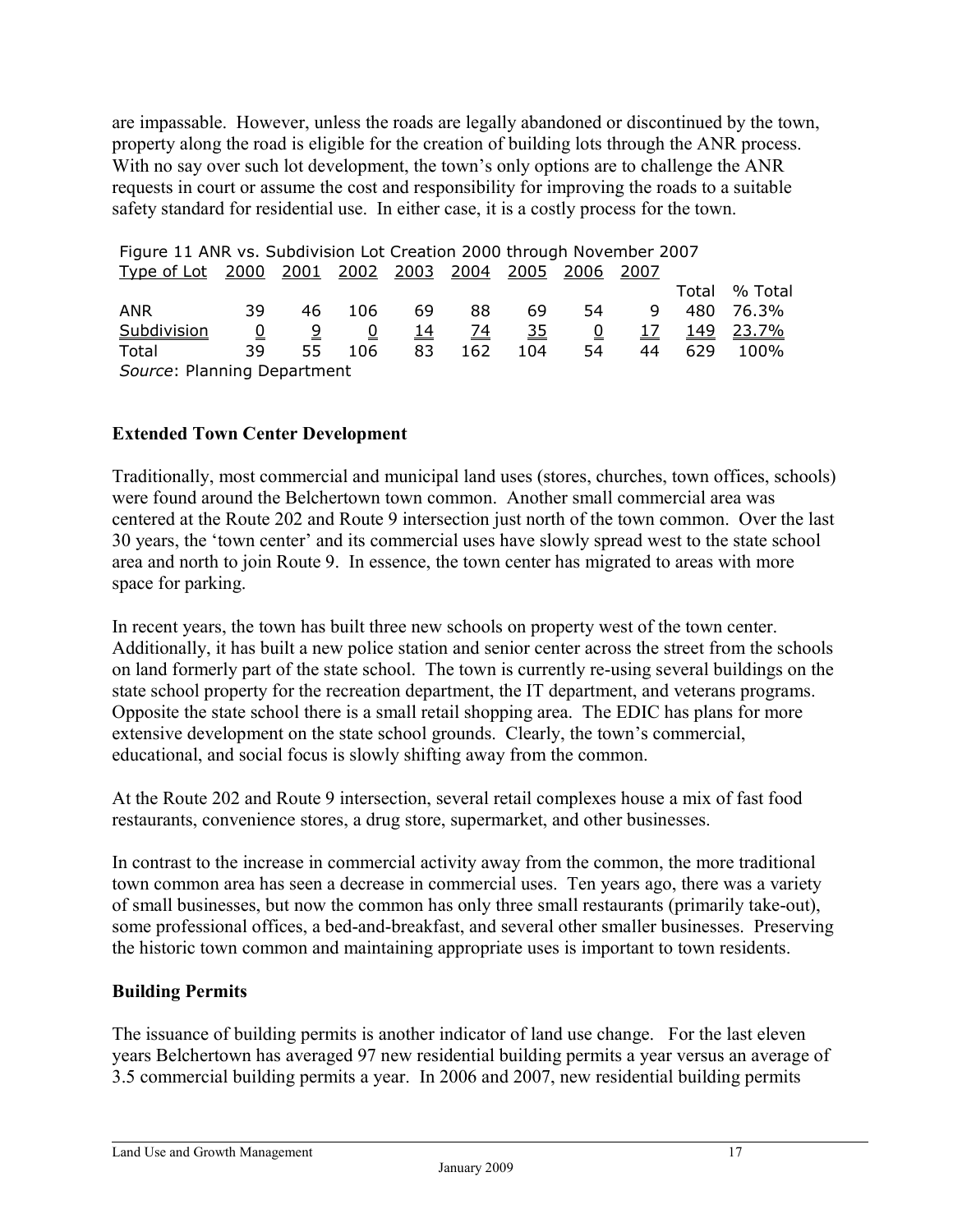were fewer. Despite this reduction, residential building still predominates new building activities.

| $\tilde{\phantom{a}}$            |      |        |      |      |      |      |      |      |      |      |      |              |
|----------------------------------|------|--------|------|------|------|------|------|------|------|------|------|--------------|
|                                  | 1996 | 1997   | 1998 | 1999 | 2000 | 2001 | 2002 | 2003 | 2004 | 2005 | 2006 | <b>Total</b> |
| Single-Unit                      | 80   | 81     | 104  | 118  | 88   | 97   | 92   | 91   | 100  | 89   | 54   | 994          |
| Double Unit                      |      | 0      |      | 0    |      |      |      |      | 6    |      | 0    | 10           |
| Business/<br>Commercial          | b    | ◠<br>∠ | 4    | 8    | 6    |      |      | b    |      |      | 3    | 49           |
| <b>Total Building</b><br>Permits | 86   | 83     | 109  | 126  | 95   | 103  | 98   | 97   | 107  | 92   | 57   | 1,053        |

Figure 12 Belchertown Building Permits 1996-2006

Source: Building Inspector

#### **State School Development**

The former Belchertown State School property consists of approximately 800 acres, situated west of the town center. Disposition and redevelopment of this property has been occurring sporadically since the early 1980s when the state first announced it intentions of closing the school. Since 1980 the following actions and changes in land use or ownership have occurred:

- 1980 400 acre farm portion transferred to Department of Food and Agriculture. The New England Small Farms Institute (NESFI) became the leaseholder for developing a demonstration project for small farms.
- $1980 40 +$  acres transferred to town for building new middle school.
- $\blacksquare$  1992 State School officially closes.
- $\blacksquare$  1990s State transfers wastewater treatment facility to town. Town begins upgrading and expanding the facility.
- 1992 Belchertown Economic Development Industrial Corporation (BEDIC) formed by town and charged with implementing an economic development plan for the state school property.
- $\blacksquare$  1990s Belchertown buys two other parcels and builds a new police station and senior center.
- 1990s Belchertown renovates several building for use by the school department, teen center, and veterans' affairs.
- $\blacksquare$  1993 & 2001 EDIC Economic Development Plan ratified by Town Meeting.
- 2000 State announces plans for building a courthouse on a portion of the state school property.
- <sup>2001</sup> Town meeting approves designation of state school property as Economic Opportunity Area for 20 years. This provides the way for tax incentives to be offered to qualified businesses.
- <sup>2002</sup> With backing from the EDIC, a local developer receives site plan approval for a "business center" including supermarket and bank on the Route 21 parcel.
- $\blacksquare$  2002 EDIC buys all but 7 acres of the remaining 270+ acre campus for redevelopment. Plan is to develop 'clean' parcels and use profits to clean up other parcels. Plan calls for a mix of business, light industry, and senior housing.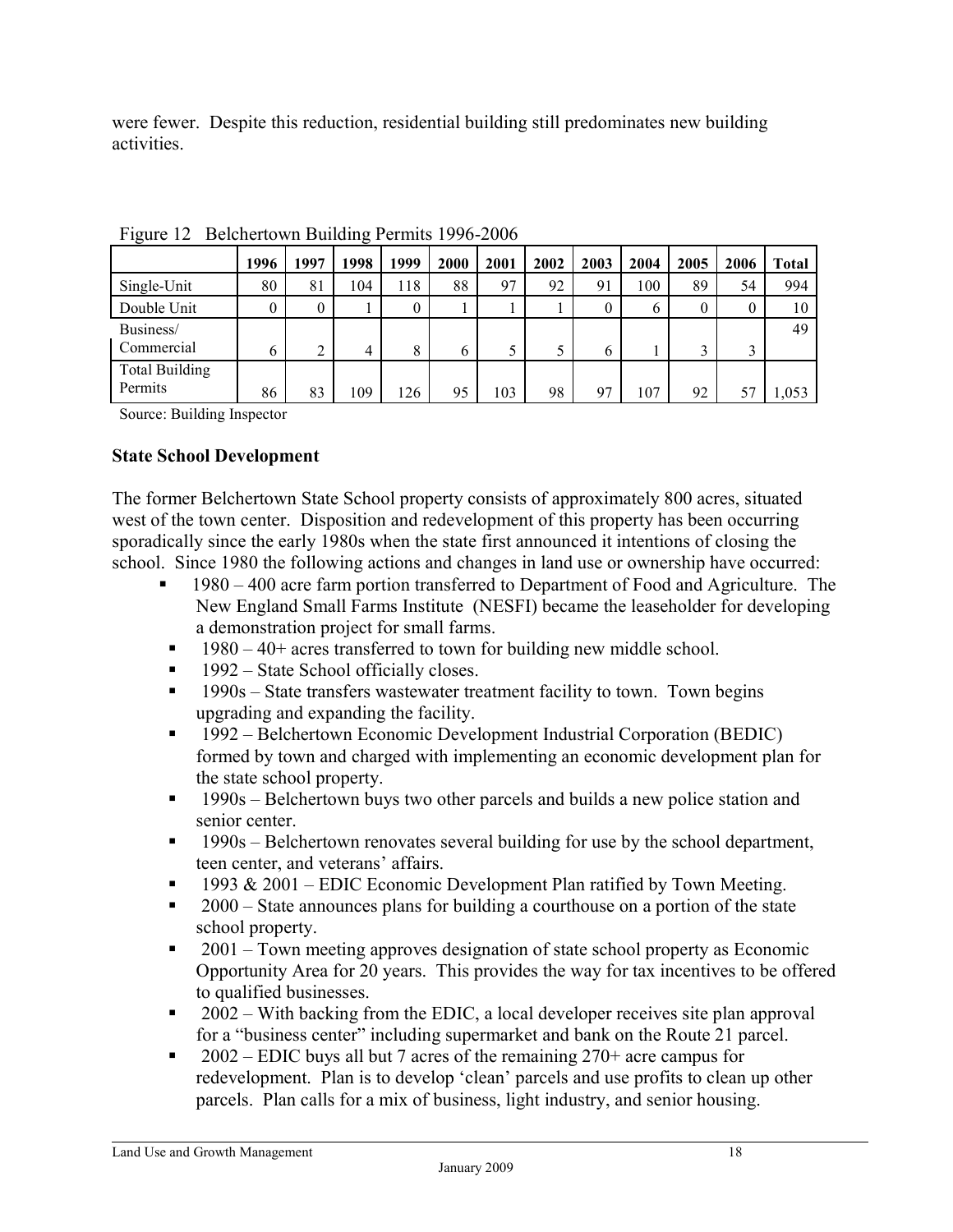- 2003 –EDIC has a Business and Technology park subdivision approved.
- 2003-2008 EDIC sells several lots in the B&T park to local companies for their headquarters.
- $\sim$  2005 Parcel E is sold to Townline Development for the court, and to Pride for further development of the retail area.
- $\sim$  2005 part of Parcel D on Route 21 was sold for an office building, that was built and occupied.
- $\sim 2007$  the courthouse is built on part of Parcel E, the 21 and 202 property. Also, site plans were approved for Grand Lumber and Tractor Supply Company.

As plans continue for the property, it is important to coordinate them among the various interested parties including the state, NESFI, the senior center, town officials, EDIC and potential developers. The eventual build-out of the state school property offers a unique opportunity for the town to fulfill multiple goals including maintaining the rural look and feel of the town (farm portion), providing for residential housing for specific groups (seniors/assisted living) and promoting compatible economic development.

# **F. Current Zoning and Land Use Controls** (See Map 6, Zoning Map, in the appendix.)

The Belchertown Zoning Bylaw establishes ten zones:

- Five residential zones -- VR, Village Residential; AG-B, Rural Residential; LR, Lakes Residential; MDR Multiple-Dwelling Residential; and MHP, Mobile Home Park Residential
- One open zone -- AG-A, Primary Agriculture
- Two commercial (business) zones -- B1, Limited Business and B2, General Business
- Two industrial zones I, Industrial, and LI, Light Industrial.
- There are four overlay zones addressing environmental and historical concerns:
	- Wetland Protection Overlay
	- Floodplain Overlay
	- **Aquifer Protection Overlay**
	- **Historic Village Protection Overlay**
- The bylaws also include regulations and requirements for:
	- **Common Drive Development**
	- Open Space Community Development
	- **Wireless Communications Facilities**
	- $\blacksquare$  Site Plan Review
	- 55-and-Over Housing
	- General Regulation including sign regulations
	- Business and Industrial Regulations
	- Earth Removal

Each zoning district has a detailed set of regulations that guide the type and density of development. The four overlay districts add special regulations on top of the existing zone beneath to ensure appropriate development in an environmentally sensitive or historically significant area. The common drive and open space regulations provide for alternative forms of development. The wireless communications regulations provide guidance for suitable placement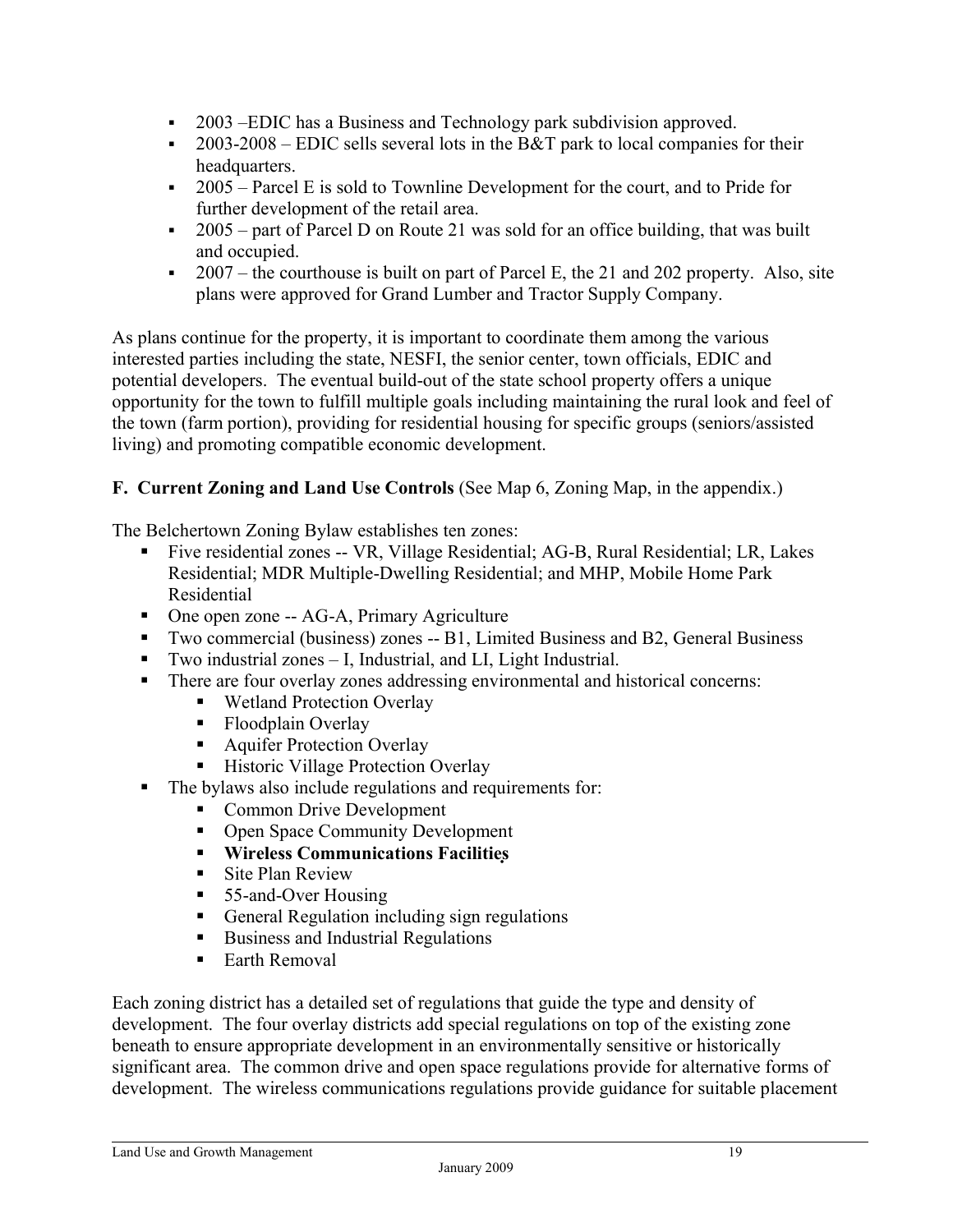of communication towers. The 55 and over housing definition and use allows for residential complexes restricted to residents mainly aged 55 and over. These complexes may be allowed by special permit in districts where traditional multi-family housing is not allowed.

| <b>DOIDING LOWER LOTTING DISCRETE GITG TTION 7 \OI CUGO</b> |        |       |       |     |            |            |           |                |       |       |        |
|-------------------------------------------------------------|--------|-------|-------|-----|------------|------------|-----------|----------------|-------|-------|--------|
| <b>District</b>                                             | Aa-A   | Aa-b  | VR    | LR  | <b>MHP</b> | <b>MDR</b> | <b>B1</b> | B <sub>2</sub> |       |       | Total  |
| Acreage                                                     | 27,487 | 5,102 | 692.4 | 734 | 224.3      | 63.4       | 165.8     | 437.9          | 363.5 | 129.6 | 35,400 |
| % of total                                                  | 78 %   | 15%   | 2%    | 2%  | .06%       |            | 04%       | $.2\%$         | 1%    | .03%  |        |

|  | Figure 13 - Belchertown Zoning Districts and Their Acreage |  |  |  |
|--|------------------------------------------------------------|--|--|--|
|  |                                                            |  |  |  |

# **Open District**

Ag-A, or primary agriculture with over 27,000 acres is Belchertown's largest zoning district. Although designated as primary agriculture, containing prime farm soils and active farm and forestry operations, this district also allows single-family uses in addition to agricultural and forestry uses and related businesses. Two-unit residences, small inns, bed and breakfasts, and a few other business uses are allowed by special permit. Open space community development and common drives are allowed by special permit. The minimum lot size is 40,000 square feet, with 140' of frontage, front, and rear setbacks of 40' and a 20' side yard setback. Estate lots of 150,000 square feet and 50' of frontage are allowed. With the growth in single-unit houses, the Ag-A district is gradually losing its special characteristic as "primarily agriculture." Often, especially along the road, the Ag-A zone appears more residential than agricultural. Additionally, with the increase in single-unit houses, the incidence of incompatible uses causing friction between residential neighbors and agricultural and forestry uses is increasing. The town needs to address the dichotomy in the Ag-A district between purpose and actual use. As more lots that are residential are created, there is less and less contiguous open land necessary for economically viable agriculture and forestry activities.

# **Residential Districts**

Ag-B, or rural residential, at over 5,000 acres is the second largest zoning district. This district encompasses most of the major subdivisions approved in the last 20 years and provides a transition area from the lakes and village residential zones to primary agriculture areas. This district has the same dimensional requirements as the Ag-A district, but it prohibits some of the more incompatible agricultural and forestry-based business uses found in the Ag-A district. Other types of rural businesses are allowed by special permit.

VR, village residential, at almost 700 acres, encompasses the residential district surrounding the town center and served by town water and sewer. These neighborhoods can accommodate smaller lots (minimum 20,000 square feet.) Only a few business uses are allowed.

LR, lakes residential, at 700 acres, encompasses residential development around the town's three small lakes. Historically a resort area of summer cottages, most residences are now year-round. The district was designed to protect the environmentally sensitive lake area. The district has the same dimensional requirements as the Ag-B, but prohibits almost all businesses and open space community development.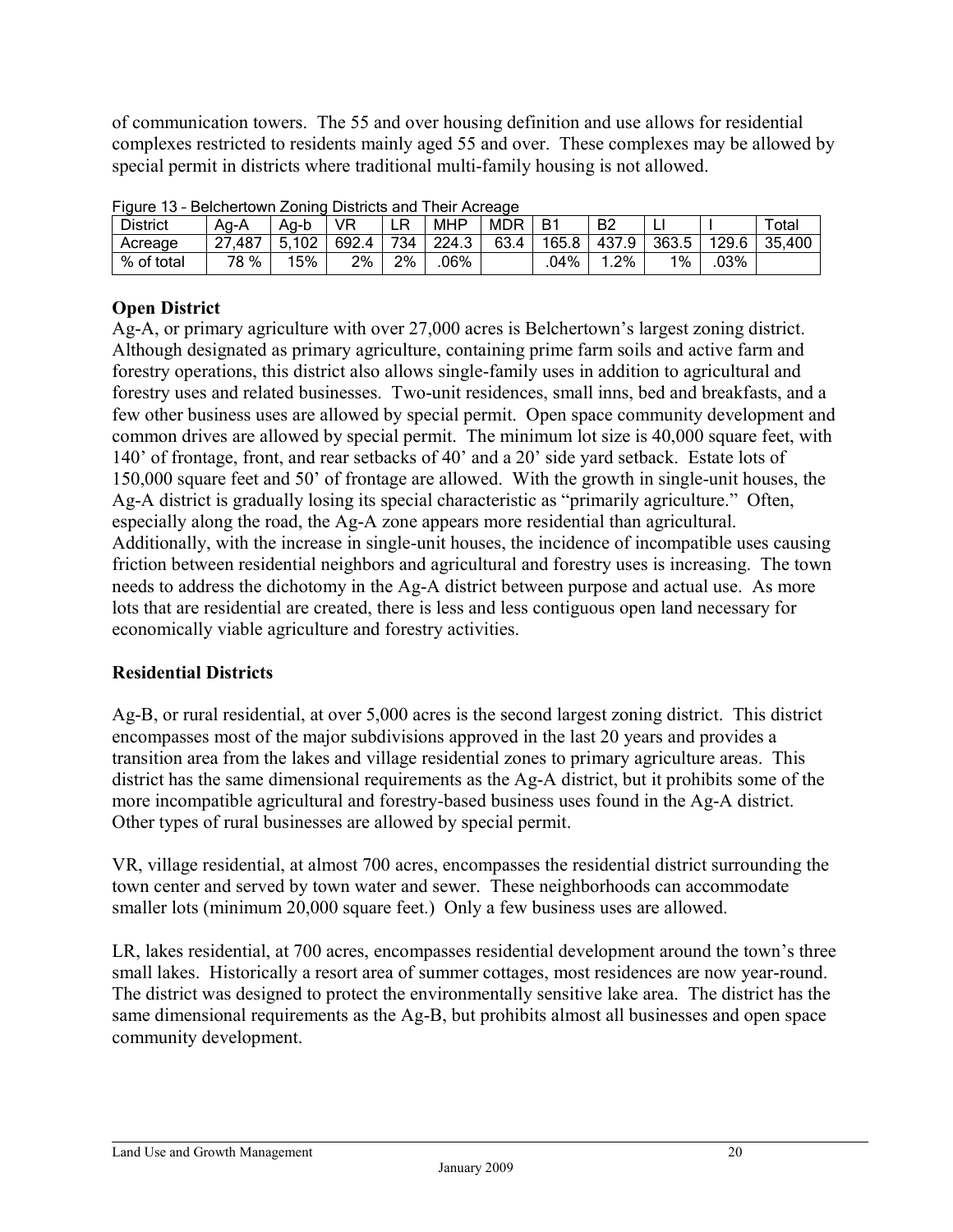MHP, the mobile home park district, is limited to two mobile home parks, Pine Valley Plantation and Sportshaven. Dimensional requirements within the parks are compatible with mobile homes.

MDR, the multiple dwelling residence district, is limited to areas where there are currently apartments and condominiums. Multiple dwelling units must be on a minimum of three acres with a density of no more than six units per acre. The fifty-five and older residential option added to the zoning by-law in 2001, allows for condominium and rental units for residents 55 and older to be built by special permit in the VR and Ag-B districts as well as MDR.

# **Business Districts**

B-1, the limited business district, is primarily for small retail and professional activities. The district was designed to serve as a transitional buffer district between residential areas and general business. The largest portion of the limited business district encompasses the town common area and the traditional town center. This district also allows for mixed use residential and business.

B-2, the general business district, encompasses areas suitable for larger scale commercial and retail business. Currently, the general business zone occurs along the major roads, Route 202 west of town, and north around the intersection of Route 202 and Route 9, and further north on Route 9 near the Amherst border. Two state school parcels off of Route 21 are zoned general business.

## **Industrial Districts**

LI, the light industrial district is intended for use by research laboratories, office buildings, and other 'clean' or 'light' industries that are compatible with a low-density, rural residential community. The main campus of the state school property was zoned light industrial to encourage productive redevelopment compatible with other uses already on the campus.

I, the industrial zone is suited for manufacturing and other business uses which require large expanses of land, access by truck and isolation from residential uses. There are three industrial zones; one off Springfield Road currently used by a pressure treated lumber business, another off Bay Road and Hamilton Street encompassing an industrial park and several other businesses, and a small area in the center of Bondsville with two factories.

## **Environmental Protection Overlay Districts**

## **Flood plain protection**

The flood plain overlay applies to those areas within the boundary of the one-hundred-year flood that are considered hazardous according to the Federal Emergency Agency. It limits some uses and for monitoring potential flood damage.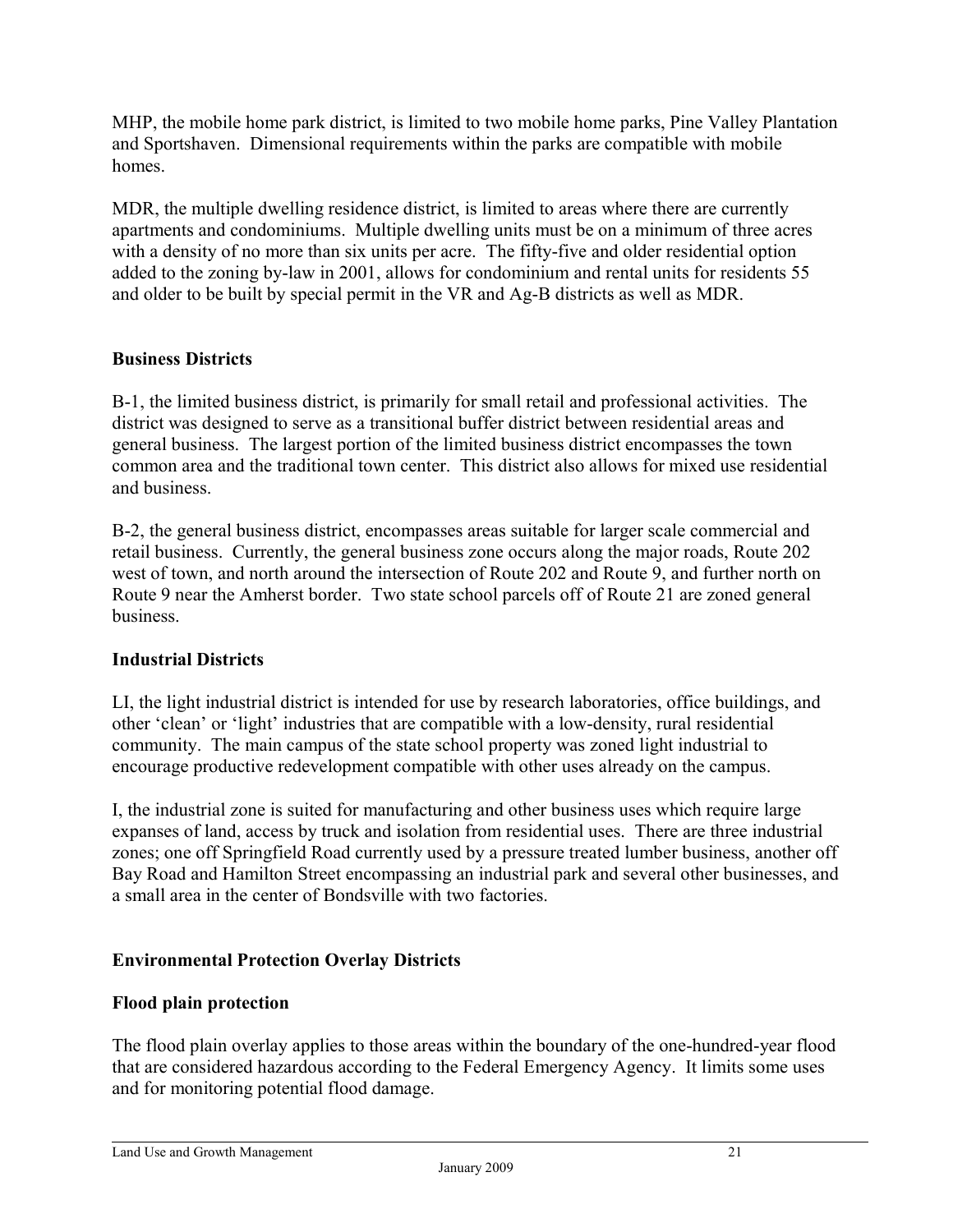#### **Wetlands protection**

This overlay district applies to all lands within 100 feet of the annual high-water line of a stream, lake, pond or watercourse and all lands within 100 feet of poorly drained soils. It provides for oversight by the conservation commission and adds certain requirements to protect wetlands.

#### **Aquifer Protection District overlay**

This purpose of this overlay district is to protect and preserve Belchertown's groundwater resources from potentially damaging pollution or environmental degradation by regulating certain uses within the district. The regulations state specific prohibited and restricted uses, regulates drainage, details site plan requirements and special permit procedures.

#### **Other Zoning Regulations**

#### **Open Space Community Development (OSCD)**

This zoning bylaw provides regulations for cluster subdivision development by special permit. The purpose is to provide for a form of subdivision development that 'clusters' housing in a denser pattern on a parcel and leaves large contiguous areas of open space. Since 1990, only one subdivision, Dana Woods, has been completed as an OSCD. Belchertown's OSCD bylaw was written twelve years ago. Since that time changes have been made in the subdivision regulations, definitions of open space, the Board of Health septic regulations, and other areas that have made the current OSCD regulations, definitions and dimensions confusing and difficult to implement. Additionally, the state has determined that OSCD no longer needs to have a special permit, but can be by right under subdivision regulations. Consequently, the planning board needs to review and revise the current OSCD bylaw to make it more appealing to developers.

#### **Common Drive Bylaw**

The purpose of this zoning bylaw is to provide for minor residential development for backland lots. The original intent was to create less adverse impact to wetlands and other environmentally sensitive areas by providing alternative access to lots by allowing one driveway to serve several lots. Ideally, this bylaw should help preserve the "rural look and feel" of town by preserving roadside frontage.

#### **Site Plan Approval and Review**

The purpose of this zoning bylaw is to assure that new commercial and industrial development meets a range of environmental standards and does not result in a detriment to the neighborhood. This review process has proved helpful in assuring regulatory compliance before building, and allowing neighbors and interested parties to have input on aspects of site design affecting the neighborhood. The current regulations have provided a means for town officials to encourage "maintaining the rural look and feel of town" in business developments. The Planning Board may want to review the current site plan review performance standards to provide a more performance-based evaluation for the term, "rural look and feel."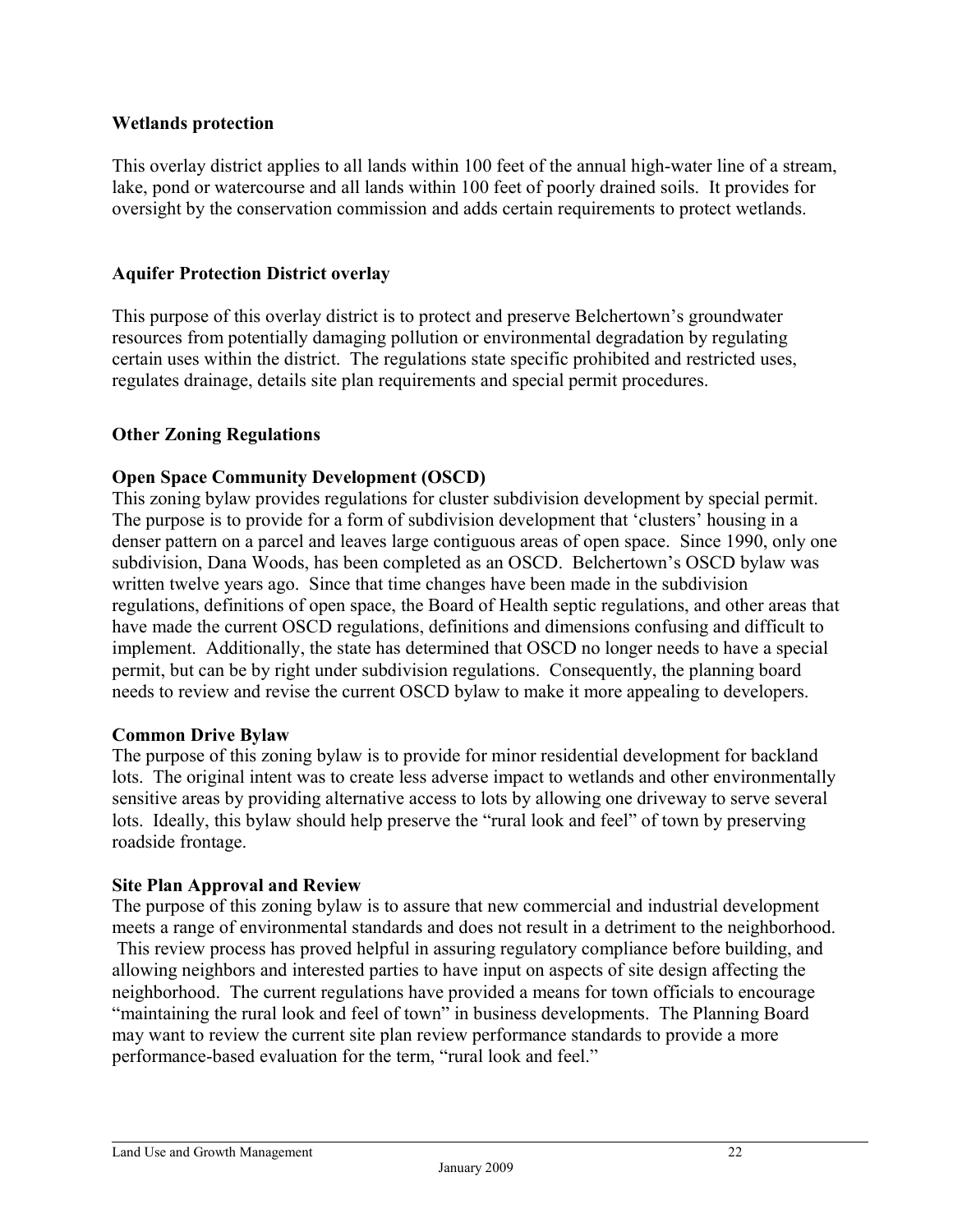#### **General Regulations**

The purpose of this zoning bylaw is to provide performance standards and guidelines for nonconforming uses, accessory structures, swimming pools, fences, signs, and design standards for parking, loading and landscaping non-residential uses. With the increasing desire of the community to preserve the "rural character", encourage historic architectural design and support compatible businesses, it would be appropriate for the planning board to review general regulations related to signage, fencing, design standards and landscaping as related to rural and historic elements and to provide clear performance guidelines for businesses.

#### **Earth Removal**

The purpose of this bylaw is to regulate sand and gravel operations by special permit and to set standards for the removal of soil, loam, and other mineral deposits from building sites. It emphasizes environmental concerns, noise and dust abatement, and consideration for neighbors. The bylaw addresses: the application process, performance standards, and restoration.

#### **Historic Review/Architecture**

The historic village protection district overlay district applies to areas within the Belchertown Center Historic District, mainly around the town common. It limits the type, appearance, intensity of businesses, and other uses in order to maintain the historic character of the neighborhood.

#### **Subdivision Regulations**

Subdivision regulation is used to ensure that new residential and commercial developments meet a minimum set of design standards, including lot configuration, road construction, drainage, and health and safety considerations. The purpose of the Belchertown subdivision regulations includes:

- **Provision of adequate access to all lots**
- **Lessening congestions in ways and adjacent public way and coordinating ways**
- **Providing for health and safety of residents**
- Securing safety in case of fire, and other emergencies
- **Ensuring compliance with Belchertown's Zoning Bylaws**
- Ensuring provision of water, sewer, drainage, utilities to subdivisions
- Support of Belchertown's master plan to maintain community character, agricultural and forested lands
- Protect open space, maintain ecological diversity, natural resources especially water supply

The subdivision regulations are promulgated subject to Mass. General Law, Ch. 41, Section 81K-81GG. Subdivision rules and regulations are separate from zoning; the subdivision process renders a lot saleable while zoning renders a lot buildable.

Subdivision regulation in Belchertown is similar to other communities. Plans are submitted to the planning board, which in turn sends the plan out for review by various departments and a professional consulting engineer. The specific rules and regulations must be met by all subdivisions unless the planning board grants a waiver.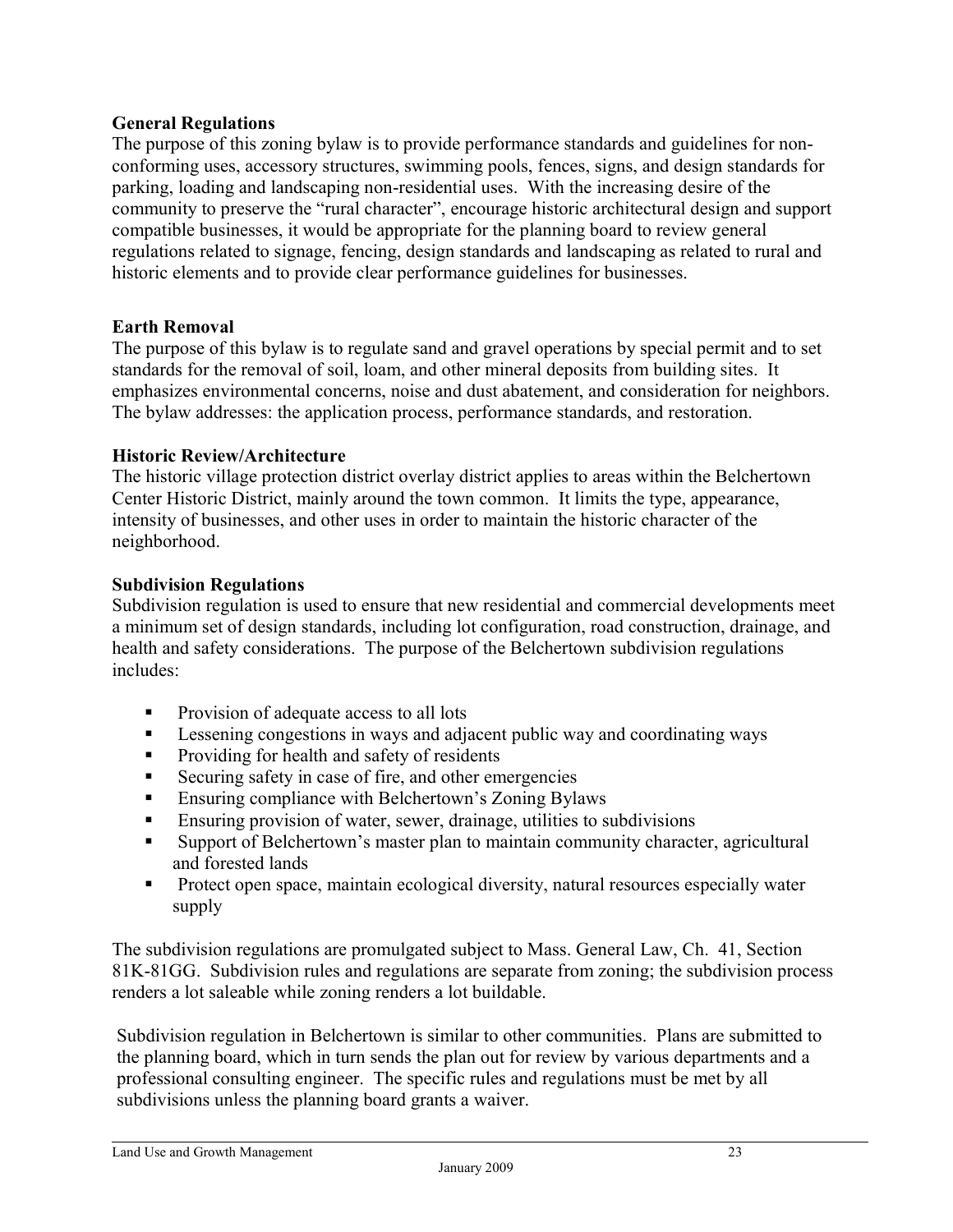In recent years the Planning Board has revised the subdivision regulations several times in order to more closely adhere to the goals of preserving rural character and improving the safety standards necessary for a growing community. Recent changes have included shortening cul-desac roads, tightening the definition of open space, requiring traffic and environmental analyses, requiring open space for increased road length.

# **G. Analysis**

# **Trends in Land Use and Development**

As noted in the previous section, Belchertown is steadily changing into a suburban bedroom community. The town is growing at a faster rate than any of the surrounding communities. Between 1990 and 2000, the population grew at 22.6 %, and census estimates are that this has continued this decade. Single-unit housing increased at about the same rate. On the average, 97 new houses have been built every year for the last twenty years. In contrast, commercial and industrial growth was around 3%. Both subdivisions and ANR lot creation have contributed to the growth in single-family house. In the last five years, ANR lots represented 76% of the new single-family housing lots, making it the most common method of lot creation.

An alarming element of Belchertown's rapid growth is the amount of land still available for continuing residential growth. If one combines the Assessors' "developable" land classification (3,000 plus acres) with Chapter 61 lands, nearly 40% of Belchertown's lands, or approximately 13,000 +/- acres are theoretically available for development. In 2001 the Pioneer Valley Planning Commission and Mass GIS conducted a build-out study looking at the potential impact of additional development in Belchertown. The purpose of a build-out study is to access development potential under current zoning codes and within the context of environmental and land use constraints. A build-out previews the community's future if nothing is changed. Figure 13 provides a summary of the Belchertown Build-Out study results.

This study shows that under current zoning and land use practices Belchertown has the potential of growing to the point of becoming a city of over 50,000 residents. Residential units could quadruple. This growth potential should alarm the town if it truly wishes to preserve its "rural look and feel" and small town atmosphere.

| <u>Udifficity of Balla Oat Olditolics for Bolonottown - Middo Gio Olday 200 i</u> |               |
|-----------------------------------------------------------------------------------|---------------|
| Potential Developable Land                                                        | 21,748 acres  |
| Potential Developable Land - minus land with                                      | 17, 133 acres |
| partial constraints (steep slopes, wetlands etc)                                  |               |
| <b>Estimated Additional Residential Units</b>                                     | 13,537        |
| Additional Residents (average 2.89 persons per                                    | 39,175        |
| household)                                                                        |               |
| Additional Students (average 2.4 school-aged                                      | 5,634         |
| children per household)                                                           |               |
| <b>Additional Miles of Roadway</b>                                                | 181           |
| Additional Residential Solid Waste (tons) per                                     | 20,097        |
| year                                                                              |               |

Figure 14 Summary of Build-Out Statistics for Belchertown – Mass GIS Study 2001

While the build-out projects the potential *amount* of growth, the projected *rate* of growth is also important in assessing the demands of growth and developing management strategies. One way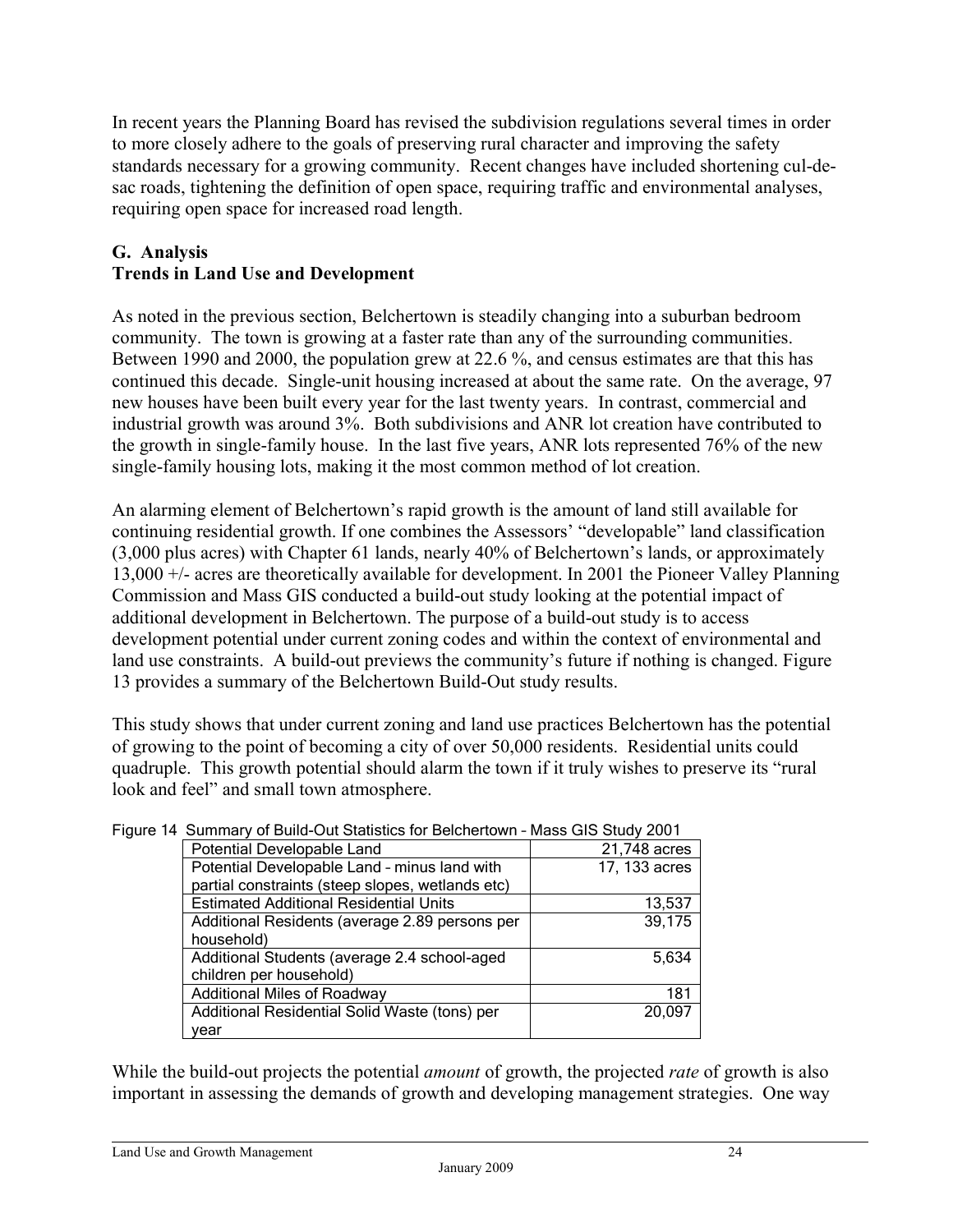of estimating growth rates is to look at the history of building permits in town. As shown in Figure 12, for the last ten years Belchertown has averaged 97 new single family permits a year. Holding this average constant for the next 10 years translates into the following prediction for 2012:

| <b>Additional Residential Units</b>    | 970          |
|----------------------------------------|--------------|
| <b>Additional Residents</b>            | 2.716        |
| <b>Additional Students</b>             | 400          |
| Additional Solid Waste – tons per year | $1,393$ tons |

Figure 15 - 10-Year Projected Residential Growth in Belchertown based on 97 Building Permits per Year

# **Commercial Build-out Potential**

In contrast to residential development, Belchertown's potential commercial and industrial buildout is meager. Less than 3% of the land is currently used for commercial and industrial purposes. Over the last 10 years, commercial building permits have averaged barely three per year. As discussed earlier, the most promising area for potential commercial and light industrial growth will be the former state school property, now owned by the Belchertown EDIC.

# **Results of Development**

As Belchertown considers growth management strategies, the community must estimate how future development might affect the health and safety of the community, as well as community character.

*Water Supply* –Belchertown's residential areas are mostly served by private wells. While this is sufficient so far, no one knows how many more wells can be accommodated by Belchertown's underground water supplies. As more development occurs, the possibility of wells being polluted or affected by neighboring development increases. Additional roads will also increase the likelihood of polluting runoff. The Board of Health may need to consider additional protection for private wells and town water supplies.

*Waste Water & Septic* – Most of Belchertown's residential areas are served by private septic tanks. A concern for the future is the siting of new tanks and the need to replace old ones. The new wastewater treatment facility is at about 50% capacity. The town will need to plan further expansion based on targeted development areas and to prevent further environmental degradation in areas where septic systems are failing. To help prevent future private septic system problems, the town might consider an educational program on the maintenance of private septic systems. Many new residents have no idea how a septic system works or how to maintain one. An educational program with pamphlets and information would be helpful.

*Transportation* **–** As the town expands, it must consider how to encourage building and maintaining roads that will efficiently and effectively promote the safe flow of traffic, while retaining community character. The town also will need to evaluate how to encourage different types of transportation in different areas. For the new commercial areas (around the state school and at the intersection of Route 9 and Route 202), the town should consider pedestrians and bike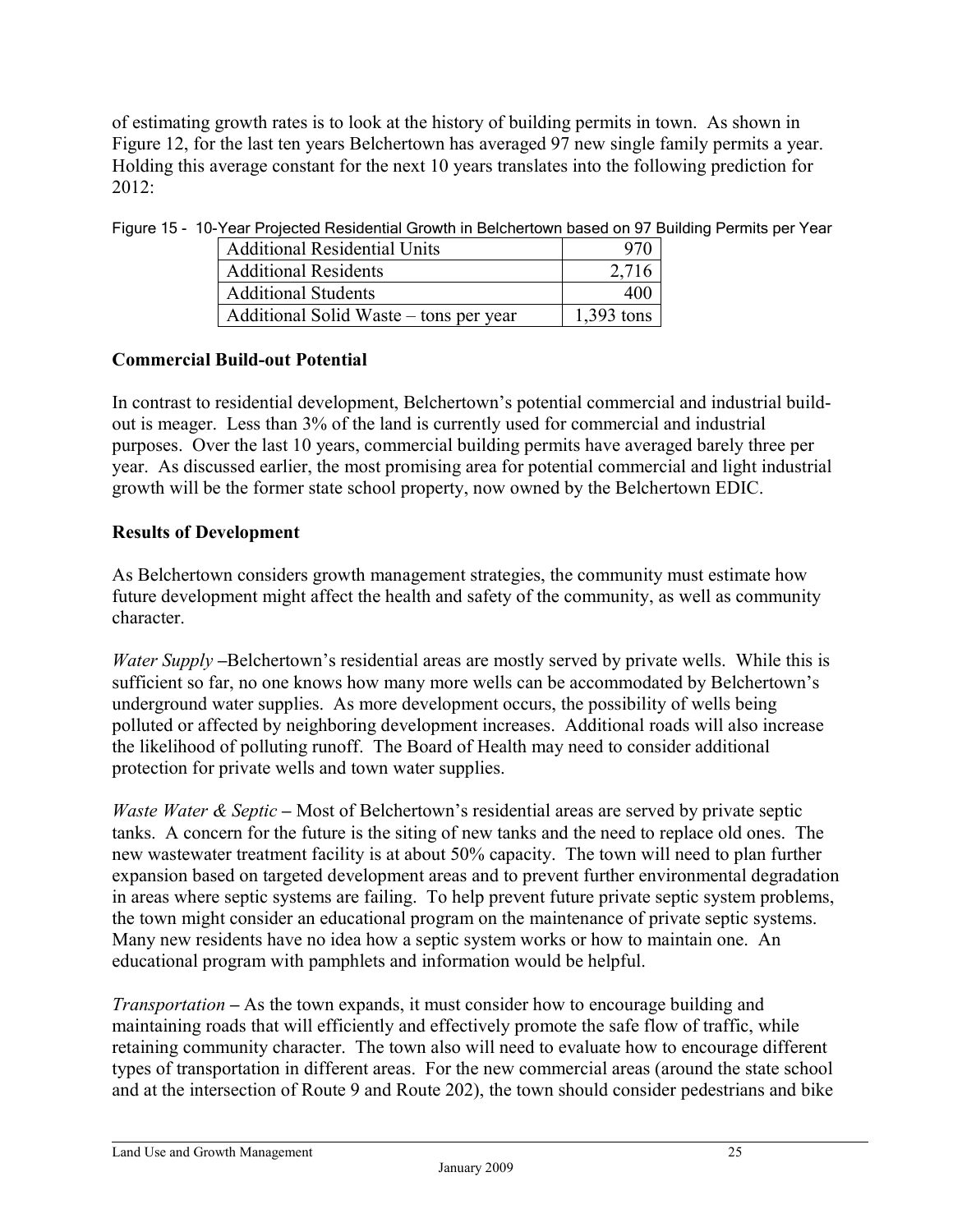traffic and build and maintain sidewalks and bikeways. Bus stops should also be sited in these areas.

*Emergency Services* **–** Emergency safety services must be consistently improved to keep current with technology and with the demands of an increasing population. The police department will need more officers. The volunteer fire department may need to consider more full-time staff. To cover the area of Belchertown, the fire department will need to expand with substations in the south and north to provide adequate fire protection. Ambulance services will also have to be upgraded.

*Education* **–** The school department has addressed its future needs in its planning report.

*Community Character* **–** Continued rapid residential growth will undoubtedly affect community character. In a survey conducted in 2000 for the Belchertown Community Plan, residents were asked the ten most important reasons for living in Belchertown. These reasons were:

- 1. Low crime rate
- 2. Privacy
- 3. Environmental quality
- 4. The rural small-town atmosphere
- 5. Open spaces
- 6. Forests
- 7. The town common
- 8. Sense of community
- 9. Belchertown schools
- 10. Residential neighborhoods.

All of the above elements will be affected by continued growth. New land use management strategies should address preserving open spaces, forested lands, and maintaining the quality of the environmental. Ways to preserve the town common area and at the same time provide for viable and suitable commercial development is critical. Without an expanded economic base, the town will not be able to maintain its health, safety, and educational services.

*Natural Resources* **-** Growth will undeniably affect Belchertown's natural resources, especially its forests and agricultural land. The open spaces and rural character so much a part of its current natural resources are threatened. As part of growth management, the town must find a way to concentrate some of the development to leave larger parcels of forests and open space. Additionally the town must find ways to work with landowner to preserve natural resources.

*Accommodating Future Houses and Businesses Where They Can Be Best Sustained* – Some beneficial development requires density; clusters of businesses become their own attraction, and housing creates the mass of customers. Not all housing is *family* housing; often there is a need for alternative types of housing to family housing. This non-family housing often creates an immediate and reliable customer base for retailers who serve the larger community. Such development usually requires fairly dry and level land. Public sewer and water might also be needed.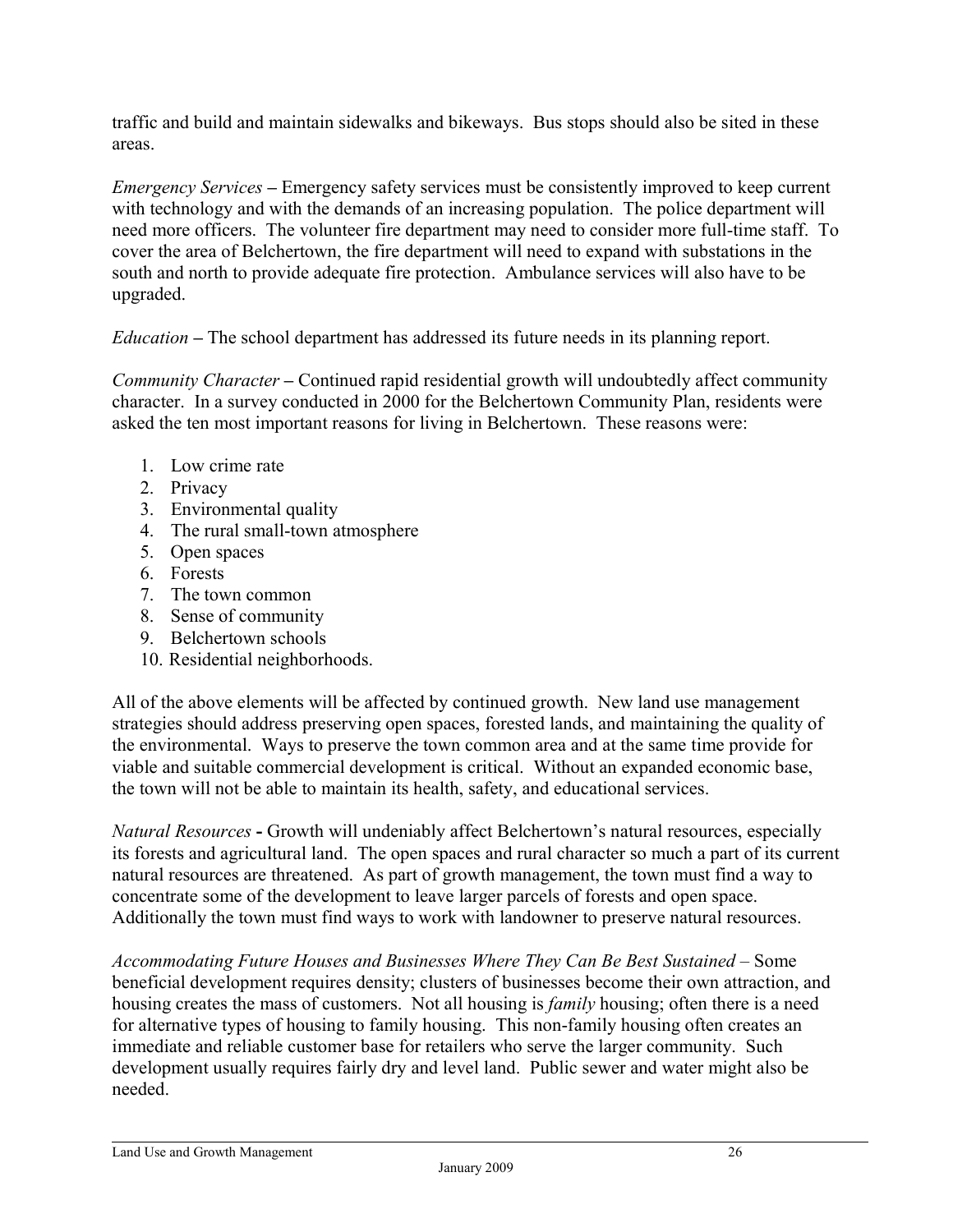## **H. Guidance From Townspeople At the Spring 2002 Community Forum**

To be sure the Community Plan incorporated the priorities of Belchertown's residents, the development of the original plan included public forums. On March 14, 2002, townspeople gathered for a community forum that began with the Community Plan goals and considered a preliminary list of potential actions. Participants were asked to give their feedback regarding whether the potential actions seemed on target, and to note questions that needed to be answered regarding the potential actions. Here is a summary of input gained through the evening's small discussion groups.

# **Goal 1: Maintain Belchertown's Rural New England Look and Feel**

Encourage landowners to donate land or conservation restrictions, or easements; or to allow public use of their land. The most frequent point raised on this dealt with liability. In general, participants did not see this as a viable strategy, although some felt that it was worth encouraging landowners to consider it.

Make existing town-owned land more accessible to all residents. Some participants suggested better marking and marketing of public land, that is, with signs, maps, and other means of information. Some pointed out that the location of public lands mattered; for example, accessible lands near centers of population are most useful.

Create a "scenic roads bylaw", and revise driveway permit procedures to avoid destruction of scenic roadside stone walls and large trees. There was general support – some of it strong – for a scenic roads bylaw. Few comments were recorded regarding driveway permit procedures; this may be a tool that requires more information for townspeople to offer an opinion.

Specify town budget money into a fund for this purpose. There was almost unanimous opinion that this is either a bad idea or one that will not work.

Create a Belchertown-specific Land Trust. There was wide-spread support for this, largely because residents feel that they will not have to pay for the preservation of open space through such an entity.

Hire permanent town employee to seek out and apply for grants. There were a few voices in support of this, but most who were in support wanted the person to be paid through the grants received.

Increase the application fee on some developments with funds set aside for land protection. There was general support for this, in the spirit of making the outside developers pay for the loss of open space. Some thought this would be a deterrent to unwanted development. A few voiced concerns that this would make housing even less affordable. Some thought that only residential development should be charged the fees, so as not to discourage desirable business development.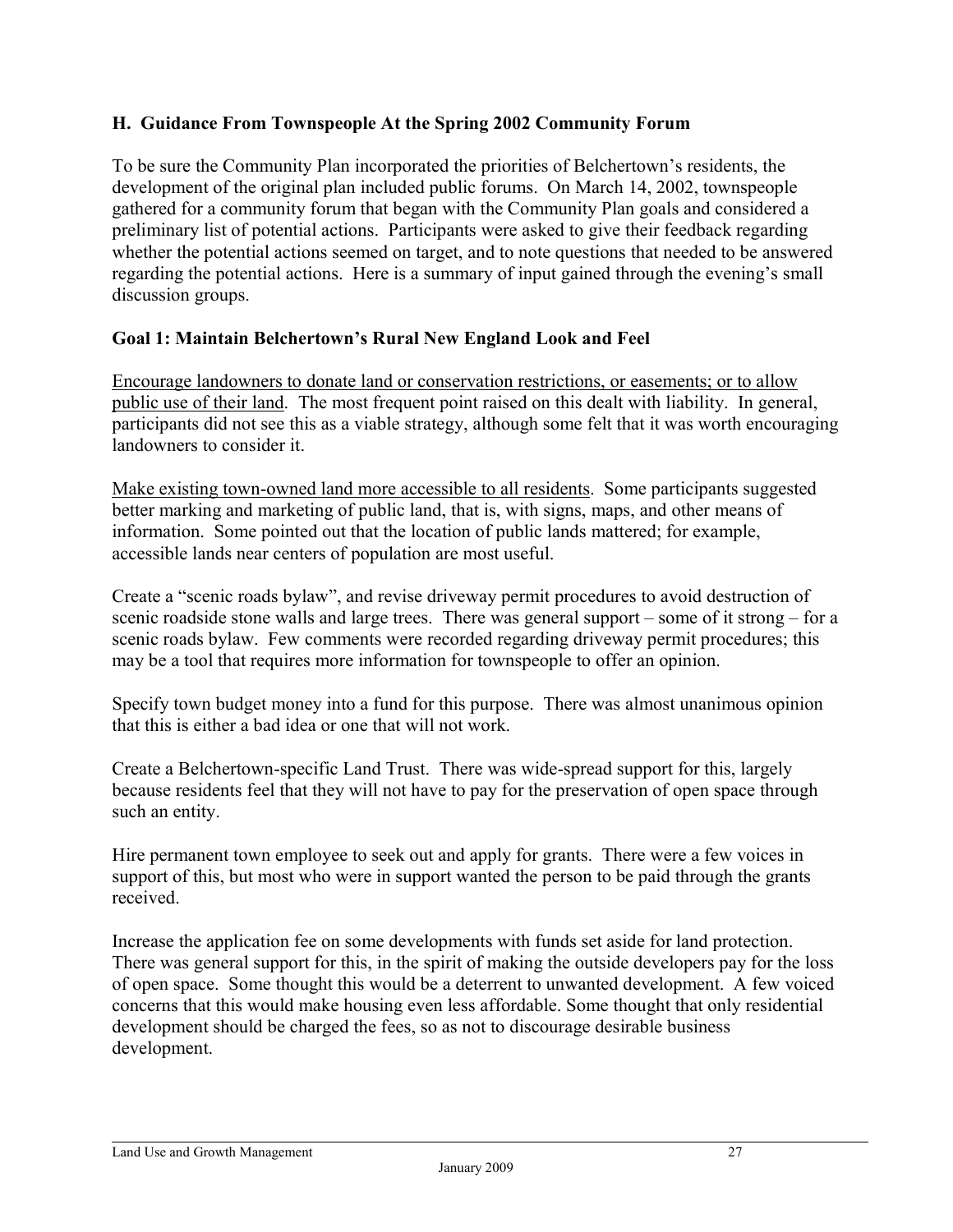Use of the former Belchertown State School property. In terms of Goal 1, participants suggested buffers to screen development, increased public trails, more access to enjoy the open fields of NESFI. Some wanted to avoid further development of the property, but later discussion regarding housing and business development showed much more support for varied kinds of development [see below]. The appearance of new development, and the maintenance of scenic views were mentioned as being more important than the actual use.

*On the whole, townspeople who attended the Forum want to conserve open space and rural character, but they want someone else to pay for it.*

## **Goal 2: Manage Residential Construction to Increase Benefits to the Community While Lessening Potential Negative Effects**

Create a Phased Growth Bylaw. The majority of opinion was positive toward this, and some participants strongly urged the adoption of this technique. Numerous practical questions were raised: how to set a cap of building permits, how to create a point system, whether a developer could propose two subdivisions at once to double the number of units that can be phased in. The responses show a general desire to slow things down. It is likely that much careful information and discussion will be needed to reach general agreement on the particulars of a Phased Growth Bylaw.

Cluster Development. Opinions were split, but there were more positive than negative statements regarding Cluster – as long as septic capacity [or sewers] can handle it. Supporters saw this as a way to conserve open space, and some saw Cluster as a way to provide senior housing and more affordable housing. Some participants voiced very strong dislike and opposition to the concept, however.

Increase the minimum lot size. There was a range of opinions voiced on this. Some are strongly in favor, as a growth limiting strategy, while others say that it will just eat up landscape more quickly. Others worry about larger lots making Belchertown even less affordable, one describing larger lots as "elitist".

Housing for Seniors. There was very strong support expressed for this, both because of concern for older people, and because this type of housing is viewed as making few demands on town services. Assisted living was generally seen as a needed and desirable type of residential development.

Affordable housing for families and young people. There is a current of concern that Belchertown is becoming a more expensive place that will price out traditional residents. Significantly less support was voiced for this than was voiced for senior housing, however.

Location of alternative housing choices. The Town Center and the Belchertown State School property were frequently mentioned, since both are within walking distance of services and are either on – or potentially on – the PVTA route. [Route 9 near the Amherst town line was also mentioned because of the PVTA route]. The availability of sewer and water were also reasons for siting denser housing choices in the Town Center.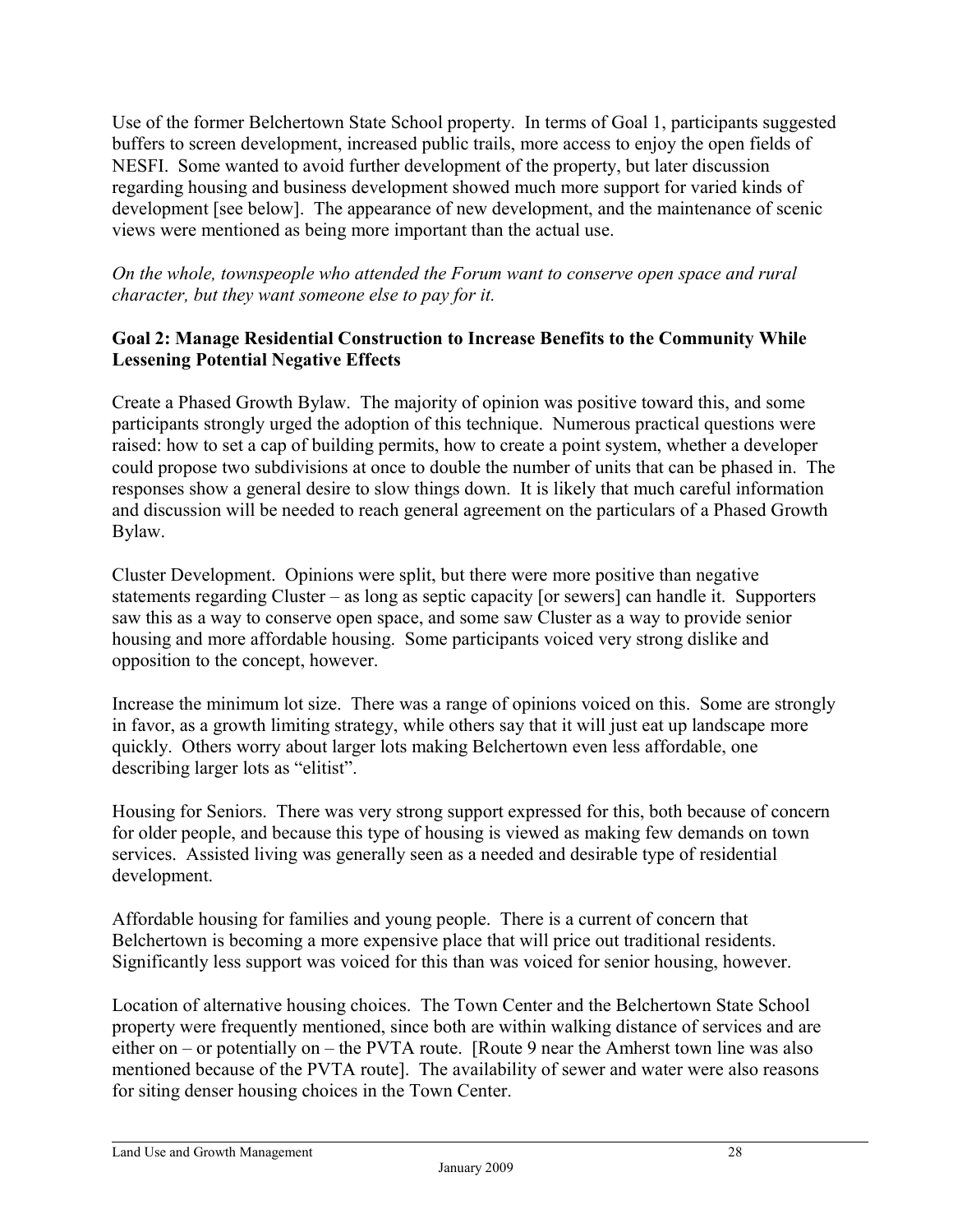*Two major themes were voiced: slow down and discourage residential subdivisions, and site desired denser housing – especially for seniors – in the Town Center or on the BSS property so as to be close to services and served by sewer and water.*

## **Goal 3: Achieve Business Development that Contributes to Town Life and Mitigates Potential Negative Effects**

The Town Common. Small scale, specialty shops and services are desired, with emphasis on maintaining the historic scale and appearance of buildings. Townspeople at the forum desire increased walkability, with more emphasis on paths and trees. A number of people suggested removing the parking lot from the Common. There is strong, wide-spread desire to reduce traffic somehow – or at least to avoid uses that would generate more.

Outlying Villages. General support was voiced for this idea, although there is a desire to know more about where, what, and how.

Town Center. The large majority of voices at the forum support the concept of focusing denser, larger construction where there are sewer and water – with careful imposing of standards regarding appearance and landscape treatment. Most seemed to think that careful design was more important than the particular type of use [i.e. type of business or housing].

Former Belchertown State School Property. As with the Town Center, most participants seemed open to a variety and mix of uses, as long as design and landscape considerations shaped the construction with sensitivity to buffers, appearance, architectural design, and maintaining scenic vistas. Many see this as an opportunity to have a mix of specialty housing [e.g. assisted living] and light industry, in a campus or village style layout. There is a desire to have more public access and enjoyment of the undeveloped NESFI acres, and some regard these as underutilized.

*Generally, Forum participants view business development as potentially contributing jobs, services, and tax revenue to the town. Locating business where there is sewer and water makes sense, as long as the buildings and landscaping are appropriate to the scale and appearance of a New England town. The former Belchertown State School property is generally seen as offering the opportunity to absorb larger scale business development that would be out of place elsewhere.* 

## **Land Use Concept Plan**

Townspeople who attended the March 2002 Community Plan Forum confirmed that the *Land Use Concept* Maps convey the community's consensus regarding the pattern of development and conservation that Belchertown should work for. The crucial components of the concept are: The Historic Town Common Area.

- The Common will be preserved and continue to be our special gathering spot.
- Buildings around the Common will be of traditional size and design
- Shops, services, housing, and civic activities will occur here.

# Vibrant Town Center

- In-fill and careful expansion of the town center will make best use of sewer, water, roads
- This is the place for larger scale business development with careful site planning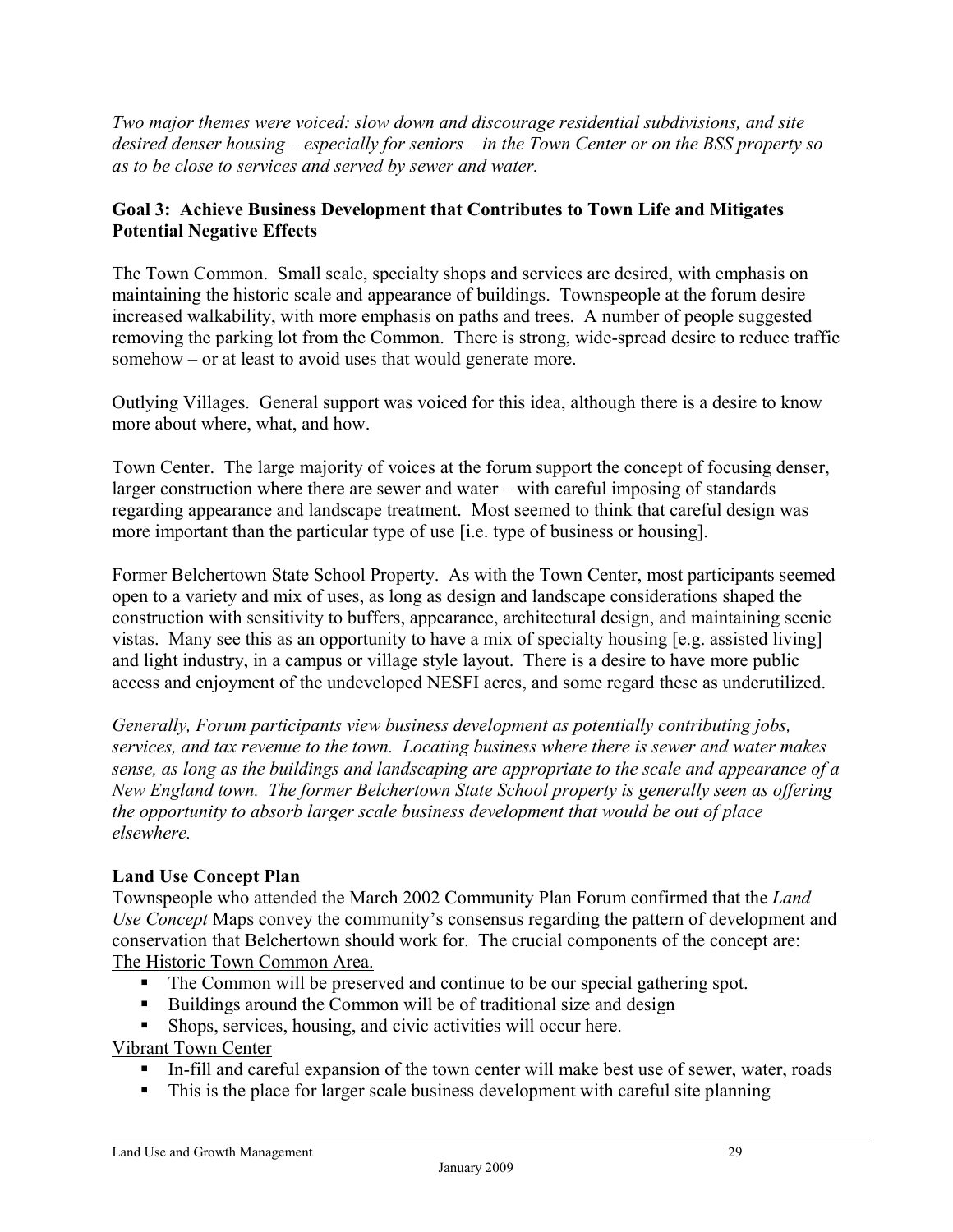Here is where we can site denser housing development for targeted needs in ways that foster the vitality of the center without detracting from its character.

Outlying "Villages"

- Buildings similar to those around the town common will provide opportunities for homes and businesses to serve outlying areas of town
- Neighborhood-scale shops and services will contribute to our small town character while at the same time reducing the need to drive to the center or to other towns to conduct business.

Outlying "Rural" Areas

- $\blacksquare$  We will proactively conserve natural resources, open space, stone walls  $\&$  large trees along roads
- **Larger minimum lot sizes in especially sensitive areas will help protect environmental** resources.
- Open Space Cluster Developments will be encouraged to gain open space and resource conservation as part of the development process. Open Space Cluster Developments will accommodate both single family and other combinations of housing.

Former Belchertown State School Property

- Carefully sited combinations of business & housing will offer jobs, services, residences, and increased tax base.
- Necessary utilitarian business development will be tucked out of sight.
- $\blacksquare$  Trails, recreation opportunities & scenic views will be incorporated.

# **I. Implementation Actions for Land Use and Growth Management**

| I.D.   | Action                                                                                                                                                                                                                                                                                                                                            | When<br>Initiate | <b>Remarks</b> | *Leadership [and others who<br>should be involved]                                                      |
|--------|---------------------------------------------------------------------------------------------------------------------------------------------------------------------------------------------------------------------------------------------------------------------------------------------------------------------------------------------------|------------------|----------------|---------------------------------------------------------------------------------------------------------|
| $LU-1$ | Draft a Phased Development Bylaw<br>that provides incentives for<br>developers to save open space,<br>provide housing for preferred<br>groups, avoid suburban landscapes<br>and promote the rural look and feel<br>of town by phasing the number of<br>building permits                                                                           |                  |                | *Planning Board<br>[Conservation<br>Commission]                                                         |
| $LU-2$ | Draft zoning bylaw revisions that<br>would increase lot size in areas of<br>environmental concern including<br>poor draining soils, steep slopes,<br>active farm and forestry production<br>and wellhead/watersheds                                                                                                                               |                  |                | *Planning Board<br>[Conservation<br>Commission, Agriculture,<br><b>Economic Development</b><br>Council] |
| $LU-3$ | Draft a "creative or flexible"<br>development" bylaw to provide<br>incentives for subdivision developers<br>and multiple ANR developers to<br>enhance the use of natural<br>resources and preserve the rural<br>look and feel of town by offering<br>flexible frontage requirements,<br>varied lot sizes, road widths and use<br>of common drives |                  |                | *Planning Board                                                                                         |